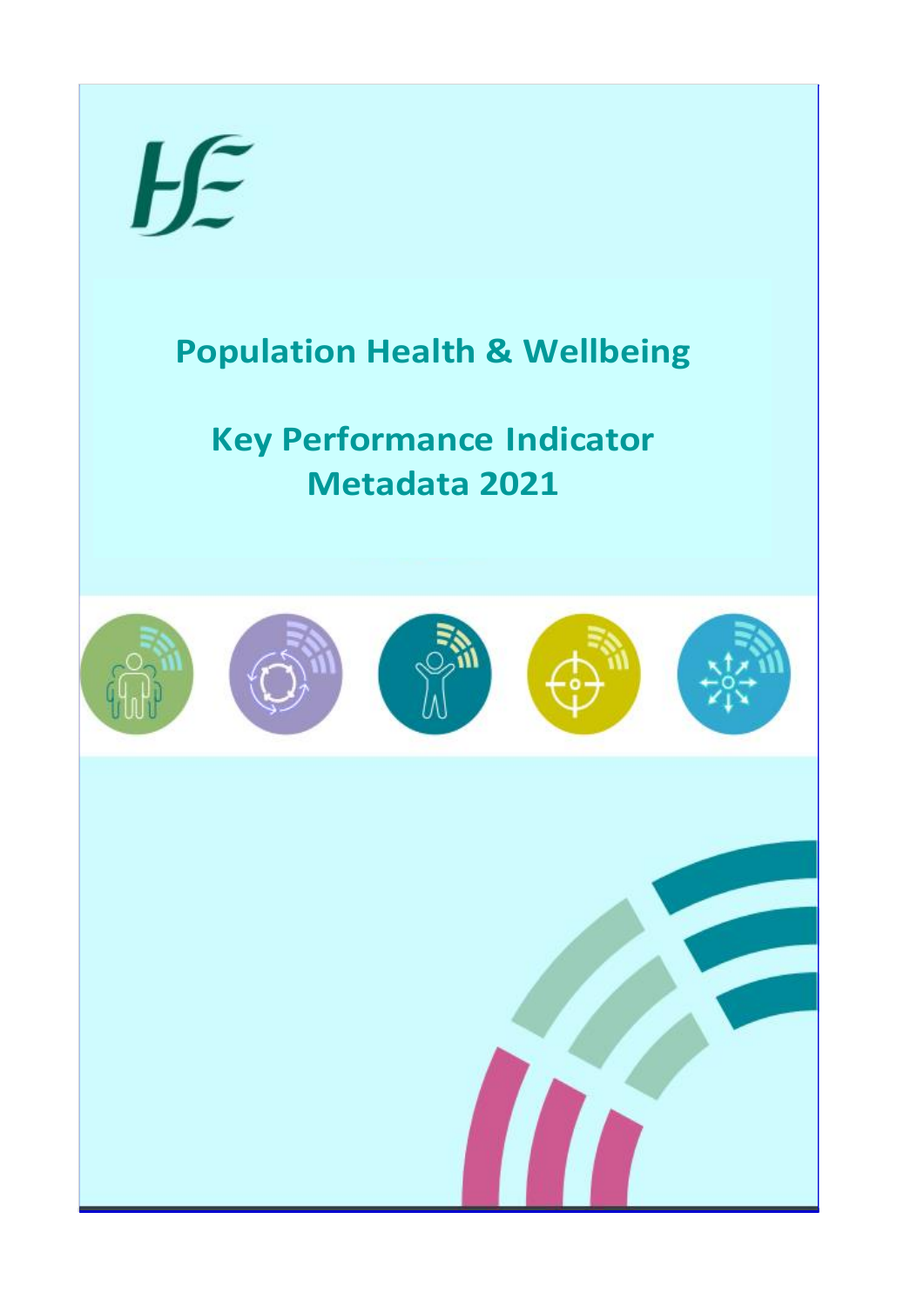|                | <b>Tobacco</b>                               |                                                                                                                                                                                                                                                                                                                                                                                                                                                                                                                                                                                                                                                                                                                                                                                                                                                                                                                                                                                                                                                                                                                                                                                                                                                                                                                                                                                                                                                                                                                                                                                                                                                                                                                                                                                                                                                                                                                                                                                   |  |  |
|----------------|----------------------------------------------|-----------------------------------------------------------------------------------------------------------------------------------------------------------------------------------------------------------------------------------------------------------------------------------------------------------------------------------------------------------------------------------------------------------------------------------------------------------------------------------------------------------------------------------------------------------------------------------------------------------------------------------------------------------------------------------------------------------------------------------------------------------------------------------------------------------------------------------------------------------------------------------------------------------------------------------------------------------------------------------------------------------------------------------------------------------------------------------------------------------------------------------------------------------------------------------------------------------------------------------------------------------------------------------------------------------------------------------------------------------------------------------------------------------------------------------------------------------------------------------------------------------------------------------------------------------------------------------------------------------------------------------------------------------------------------------------------------------------------------------------------------------------------------------------------------------------------------------------------------------------------------------------------------------------------------------------------------------------------------------|--|--|
|                | <b>KPI Title</b>                             | HWB101 - No. of smokers who are receiving online cessation support services                                                                                                                                                                                                                                                                                                                                                                                                                                                                                                                                                                                                                                                                                                                                                                                                                                                                                                                                                                                                                                                                                                                                                                                                                                                                                                                                                                                                                                                                                                                                                                                                                                                                                                                                                                                                                                                                                                       |  |  |
| 1a             | <b>KPI Short Title</b>                       | Smokers receiving online cessation support                                                                                                                                                                                                                                                                                                                                                                                                                                                                                                                                                                                                                                                                                                                                                                                                                                                                                                                                                                                                                                                                                                                                                                                                                                                                                                                                                                                                                                                                                                                                                                                                                                                                                                                                                                                                                                                                                                                                        |  |  |
| 2              | <b>KPI Description</b>                       | This metric quantifies the number of smokers/tobacco users who are motivated to sign up to the online quitplan (an online quitting tracker)<br>plus or minus a series of email/text or telephone supports to support tobacco cessation. The metric measures those who sign up to the<br>quitplan and activate their account in the reporting period. The quitplan consists of an online personal quitting tracker which measures the<br>users' level of nicotine dependence, their smoking triggers, reasons for quitting and financial savings during their quit attempt. As part of the<br>quitplan sign up the user is encouraged to also avail of a series of other supports including motivational email and/or text based supports as<br>well as the standard telephone support service offered through the national QUITline. The preparatory and motivational emails and texts are<br>sent daily for two weeks before the 'set quit date', on the 'quit date' and for up to one month post the 'set quit date' followed by further less<br>frequent emails for up to 12 months. It is possible that a tobacco user who signs up to the quitplan plus or minus the email or text supports<br>could also be accessing either the face to face support through a HSE quit smoking cessation clinic or group and/or could be in receipt of<br>the standardised schedule of telephone supports. The evidence suggests that those who access a combination of behavioural supports<br>(online/telephone/face to face) and use evidenced based medication have an increased likelihood of a successful quit. The target will not be<br>consistent for each quarter. Activity in cessation services is generally higher in Q1 and 2, lower in Q3 and rises again in the first half of Q4. A<br>full profile breakdown will be provided.This metric reflects key actions for the HSE as outlined in the governments Tobacco Free Ireland<br>Strategy and Healthy Ireland Strategy. |  |  |
| 3              | <b>KPI Rationale</b>                         | Tobacco users in our target population group (all tobacco users/smokers but particularly C2DE aged 24-35) are increasingly choosing our<br>online cessation and text based messaging support services, including our personalised quit plan profile to aid them in their quit attempt.<br>The introduction of this KPI will help measure the effectiveness of a wider range of cessation support services (in addition to the current<br>metric HWB 27 measuring phone and face to face counselling services) and provide a more accurate picture of service activity across all<br>channels and of the effectiveness of our award winning QUIT campaign. Quitplan sign up data is available and robust and has been<br>monitored internally as part of campaign evaluation for some years, however the TFI programme feel it is now prudent to add this metric to<br>the suite.                                                                                                                                                                                                                                                                                                                                                                                                                                                                                                                                                                                                                                                                                                                                                                                                                                                                                                                                                                                                                                                                                                  |  |  |
| За             | <b>Indicator Classification</b>              | National Scorecard Quadrant: Access and Integration                                                                                                                                                                                                                                                                                                                                                                                                                                                                                                                                                                                                                                                                                                                                                                                                                                                                                                                                                                                                                                                                                                                                                                                                                                                                                                                                                                                                                                                                                                                                                                                                                                                                                                                                                                                                                                                                                                                               |  |  |
| $\overline{4}$ | <b>National Target</b>                       | 2021 NSP Target: 7,000 Smokers. This is a cumulative calculation                                                                                                                                                                                                                                                                                                                                                                                                                                                                                                                                                                                                                                                                                                                                                                                                                                                                                                                                                                                                                                                                                                                                                                                                                                                                                                                                                                                                                                                                                                                                                                                                                                                                                                                                                                                                                                                                                                                  |  |  |
| 4a             | <b>Target</b>                                |                                                                                                                                                                                                                                                                                                                                                                                                                                                                                                                                                                                                                                                                                                                                                                                                                                                                                                                                                                                                                                                                                                                                                                                                                                                                                                                                                                                                                                                                                                                                                                                                                                                                                                                                                                                                                                                                                                                                                                                   |  |  |
| 4 <sub>b</sub> | <b>Volume Metrics</b>                        |                                                                                                                                                                                                                                                                                                                                                                                                                                                                                                                                                                                                                                                                                                                                                                                                                                                                                                                                                                                                                                                                                                                                                                                                                                                                                                                                                                                                                                                                                                                                                                                                                                                                                                                                                                                                                                                                                                                                                                                   |  |  |
| 5              | <b>KPI Calculation</b>                       | "Count. This metric will be drawn from the administrative part of the quitplan within the quit.ie website through the P Tools programme. It<br>will count all tobacco users who log on to the quitplan and activate their account."The metric measures those who sign up to the quitplan<br>and activate their account.                                                                                                                                                                                                                                                                                                                                                                                                                                                                                                                                                                                                                                                                                                                                                                                                                                                                                                                                                                                                                                                                                                                                                                                                                                                                                                                                                                                                                                                                                                                                                                                                                                                           |  |  |
| 6              | <b>Data Source</b>                           | Communications Department - Ptools (administrative part of quit.ie website)The data is national data reported by national communications<br>using the P tools programme. This metric quantifies the number of tobacco users who are motivated to sign up to the online quitplan (an<br>online quitting tracker) plus or minus a series of email/text or telephone supports to support tobacco cessation.                                                                                                                                                                                                                                                                                                                                                                                                                                                                                                                                                                                                                                                                                                                                                                                                                                                                                                                                                                                                                                                                                                                                                                                                                                                                                                                                                                                                                                                                                                                                                                          |  |  |
| 6а             | Data Sign Off                                | Ben Cloney, Digital Manager, Communications Department                                                                                                                                                                                                                                                                                                                                                                                                                                                                                                                                                                                                                                                                                                                                                                                                                                                                                                                                                                                                                                                                                                                                                                                                                                                                                                                                                                                                                                                                                                                                                                                                                                                                                                                                                                                                                                                                                                                            |  |  |
| 6 <sub>b</sub> | <b>Data Quality Issues</b>                   |                                                                                                                                                                                                                                                                                                                                                                                                                                                                                                                                                                                                                                                                                                                                                                                                                                                                                                                                                                                                                                                                                                                                                                                                                                                                                                                                                                                                                                                                                                                                                                                                                                                                                                                                                                                                                                                                                                                                                                                   |  |  |
| $\overline{7}$ | <b>Data Collection</b><br><b>Frequency</b>   | Quarterly                                                                                                                                                                                                                                                                                                                                                                                                                                                                                                                                                                                                                                                                                                                                                                                                                                                                                                                                                                                                                                                                                                                                                                                                                                                                                                                                                                                                                                                                                                                                                                                                                                                                                                                                                                                                                                                                                                                                                                         |  |  |
| 8              | <b>Tracer Conditions</b>                     | Smoker seeking assistance to quit                                                                                                                                                                                                                                                                                                                                                                                                                                                                                                                                                                                                                                                                                                                                                                                                                                                                                                                                                                                                                                                                                                                                                                                                                                                                                                                                                                                                                                                                                                                                                                                                                                                                                                                                                                                                                                                                                                                                                 |  |  |
| 9              | <b>Minimum Data Set MDS</b>                  | No. of smokers who received support > 10 mins                                                                                                                                                                                                                                                                                                                                                                                                                                                                                                                                                                                                                                                                                                                                                                                                                                                                                                                                                                                                                                                                                                                                                                                                                                                                                                                                                                                                                                                                                                                                                                                                                                                                                                                                                                                                                                                                                                                                     |  |  |
| 10             | International<br><b>Comparison</b>           | NHS Stop Smoking Service reports similar data                                                                                                                                                                                                                                                                                                                                                                                                                                                                                                                                                                                                                                                                                                                                                                                                                                                                                                                                                                                                                                                                                                                                                                                                                                                                                                                                                                                                                                                                                                                                                                                                                                                                                                                                                                                                                                                                                                                                     |  |  |
| 11             | <b>KPI Monitoring</b>                        | Quarterly                                                                                                                                                                                                                                                                                                                                                                                                                                                                                                                                                                                                                                                                                                                                                                                                                                                                                                                                                                                                                                                                                                                                                                                                                                                                                                                                                                                                                                                                                                                                                                                                                                                                                                                                                                                                                                                                                                                                                                         |  |  |
| 12             | <b>KPI Reporting Frequency Quarterly</b>     |                                                                                                                                                                                                                                                                                                                                                                                                                                                                                                                                                                                                                                                                                                                                                                                                                                                                                                                                                                                                                                                                                                                                                                                                                                                                                                                                                                                                                                                                                                                                                                                                                                                                                                                                                                                                                                                                                                                                                                                   |  |  |
| 13             | <b>KPI Report Period</b>                     | Quarterly                                                                                                                                                                                                                                                                                                                                                                                                                                                                                                                                                                                                                                                                                                                                                                                                                                                                                                                                                                                                                                                                                                                                                                                                                                                                                                                                                                                                                                                                                                                                                                                                                                                                                                                                                                                                                                                                                                                                                                         |  |  |
| 14             | <b>KPI Reporting</b><br><b>Aggregation</b>   | National                                                                                                                                                                                                                                                                                                                                                                                                                                                                                                                                                                                                                                                                                                                                                                                                                                                                                                                                                                                                                                                                                                                                                                                                                                                                                                                                                                                                                                                                                                                                                                                                                                                                                                                                                                                                                                                                                                                                                                          |  |  |
| 15             | <b>KPI</b> is reported in which<br>reports?  | NSP / Management Data Report                                                                                                                                                                                                                                                                                                                                                                                                                                                                                                                                                                                                                                                                                                                                                                                                                                                                                                                                                                                                                                                                                                                                                                                                                                                                                                                                                                                                                                                                                                                                                                                                                                                                                                                                                                                                                                                                                                                                                      |  |  |
| 16             | Web link to data                             | http://www.hse.ie/eng/services/publications/performancereports/                                                                                                                                                                                                                                                                                                                                                                                                                                                                                                                                                                                                                                                                                                                                                                                                                                                                                                                                                                                                                                                                                                                                                                                                                                                                                                                                                                                                                                                                                                                                                                                                                                                                                                                                                                                                                                                                                                                   |  |  |
| 17             | <b>Additional Information</b>                |                                                                                                                                                                                                                                                                                                                                                                                                                                                                                                                                                                                                                                                                                                                                                                                                                                                                                                                                                                                                                                                                                                                                                                                                                                                                                                                                                                                                                                                                                                                                                                                                                                                                                                                                                                                                                                                                                                                                                                                   |  |  |
| 18             | <b>KPI owner/lead for</b><br>implementation  | Elaine Buckley, National Tobacco Cessation Co-Ordinator                                                                                                                                                                                                                                                                                                                                                                                                                                                                                                                                                                                                                                                                                                                                                                                                                                                                                                                                                                                                                                                                                                                                                                                                                                                                                                                                                                                                                                                                                                                                                                                                                                                                                                                                                                                                                                                                                                                           |  |  |
| 19             | <b>PBI data support</b>                      | Siobhán O'Brien, Lead Data Analyst, Population Health & Wellbeing, siobhan.obrien2@hse.ie                                                                                                                                                                                                                                                                                                                                                                                                                                                                                                                                                                                                                                                                                                                                                                                                                                                                                                                                                                                                                                                                                                                                                                                                                                                                                                                                                                                                                                                                                                                                                                                                                                                                                                                                                                                                                                                                                         |  |  |
| 20             | <b>Assistant National</b><br><b>Director</b> | Helen Deely, Assistant National Director, Health & Wellbeing                                                                                                                                                                                                                                                                                                                                                                                                                                                                                                                                                                                                                                                                                                                                                                                                                                                                                                                                                                                                                                                                                                                                                                                                                                                                                                                                                                                                                                                                                                                                                                                                                                                                                                                                                                                                                                                                                                                      |  |  |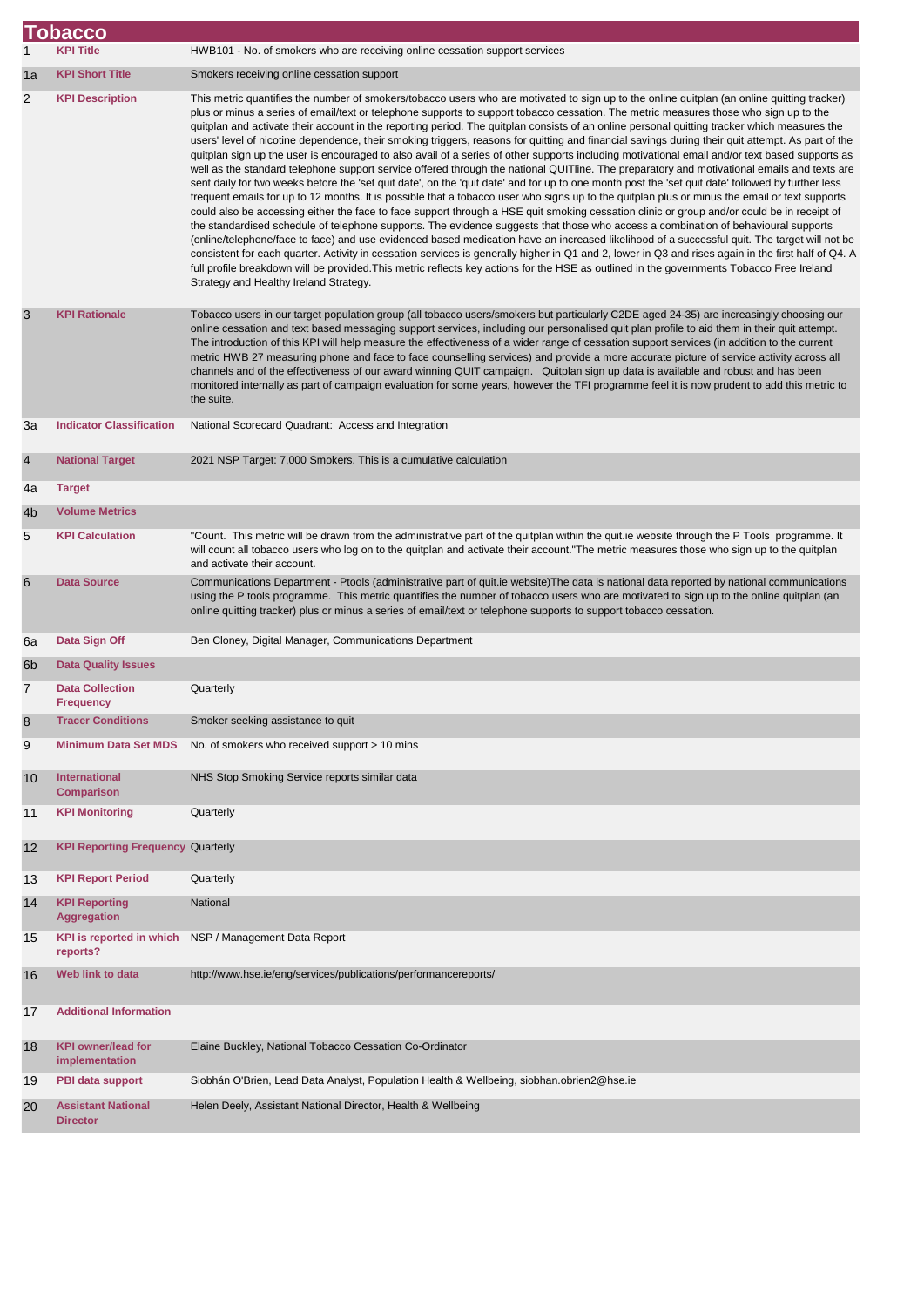|                | <b>Tobacco</b>                               |                                                                                                                                                                                                                                                                                                                                                                                                                                                                                                                                                                                                                                                                                                                                                                                                                                                                                                                                                                                                                                                                                                                                                                                                                                                                                                                                                                                                                                                                                                                                                                                                                                                                                                                                                                                                                                                                                                                                                                                                                                                                                                                                                                                                                                |  |  |
|----------------|----------------------------------------------|--------------------------------------------------------------------------------------------------------------------------------------------------------------------------------------------------------------------------------------------------------------------------------------------------------------------------------------------------------------------------------------------------------------------------------------------------------------------------------------------------------------------------------------------------------------------------------------------------------------------------------------------------------------------------------------------------------------------------------------------------------------------------------------------------------------------------------------------------------------------------------------------------------------------------------------------------------------------------------------------------------------------------------------------------------------------------------------------------------------------------------------------------------------------------------------------------------------------------------------------------------------------------------------------------------------------------------------------------------------------------------------------------------------------------------------------------------------------------------------------------------------------------------------------------------------------------------------------------------------------------------------------------------------------------------------------------------------------------------------------------------------------------------------------------------------------------------------------------------------------------------------------------------------------------------------------------------------------------------------------------------------------------------------------------------------------------------------------------------------------------------------------------------------------------------------------------------------------------------|--|--|
|                | <b>KPI Title</b>                             | HWB26- % of smokers on cessation programmes who were quit at four weeks                                                                                                                                                                                                                                                                                                                                                                                                                                                                                                                                                                                                                                                                                                                                                                                                                                                                                                                                                                                                                                                                                                                                                                                                                                                                                                                                                                                                                                                                                                                                                                                                                                                                                                                                                                                                                                                                                                                                                                                                                                                                                                                                                        |  |  |
| 1a             | <b>KPI Short Title</b>                       | % smokers quit at four weeks                                                                                                                                                                                                                                                                                                                                                                                                                                                                                                                                                                                                                                                                                                                                                                                                                                                                                                                                                                                                                                                                                                                                                                                                                                                                                                                                                                                                                                                                                                                                                                                                                                                                                                                                                                                                                                                                                                                                                                                                                                                                                                                                                                                                   |  |  |
| $\overline{c}$ | <b>KPI Description</b>                       | Refers to smokers who have signed up to the standardised HSE tobacco cessation support programme, who have set a quit date and who<br>are quit at 4 weeks. The support programme i.e. structured support provided to smokers prior to their quit date and each week for four<br>weeks following this date. Quit date: The date a smoker plans to stop smoking completely with support from a stop smoking specialist as<br>part of an assisted quit attempt. A self reported 4 - week quitter is a treated smoker who reports not smoking for at least days 15–28 of a quit<br>attempt and is followed up 28 days from their quit date (-3 or +14 days). The -3 or +14 day rule allows for cases where it is impossible to<br>carry out a face-to-face follow-up at the normal four-week point (although in most cases it is expected that follow-up will be carried out at four<br>weeks from the quit date). This means that follow-up must occur 25 to 42 days from the quit date (Russell Standard)A CO- verified 4 week<br>quitter is a treated smoker who reports not smoking for at least days 15–28 of a quit attempt and whose CO reading is assessed 28 days<br>from their quit date (-3 or +14 days) and is less than 10 ppm. The -3 or +14 day rule allows for cases where it is impossible to carry out a<br>face-to-face follow-up at the normal four-week point (although in most cases it is expected that follow-up will be carried out at four weeks<br>from the quit date). This means that follow-up must occur 25 to 42 days from the quit date (Russell Standard). A treated smoker is a smoker<br>who has received at least one session of a structured, multi-session intervention (delivered by a trained smoking cessation specilaist) on or<br>prior to the quit date, who consents to treatment and sets a quit date with a smoking cessation specialist. Smokers who attend a first session<br>but do not consent to treatment or set a quit date should not be counted. A 'smoker' is defined as a person who smokes a smoked product.<br>In adulthood this is defined in terms of daily use, whereas in adolescence (i.e. for those aged 16 or under) it is defined in terms of weekly<br>use). |  |  |
| 3              | <b>KPI Rationale</b>                         | Seven out of 10 smokers want to quit and four out of ten make a quit attempt every year. Behavioural support doubles a smoker's chance of<br>quitting successfully. Smoking cessation is a highly cost effective intervention. The Tobacco Control Framework identified the need to set<br>realistic performance targets for both the numbers using the service and the proportion who quit successfully. This KPI will provide baseline<br>data for this action.                                                                                                                                                                                                                                                                                                                                                                                                                                                                                                                                                                                                                                                                                                                                                                                                                                                                                                                                                                                                                                                                                                                                                                                                                                                                                                                                                                                                                                                                                                                                                                                                                                                                                                                                                              |  |  |
| За             | <b>Indicator Classification</b>              | National Scorecard Quadrant: Quality & Safety                                                                                                                                                                                                                                                                                                                                                                                                                                                                                                                                                                                                                                                                                                                                                                                                                                                                                                                                                                                                                                                                                                                                                                                                                                                                                                                                                                                                                                                                                                                                                                                                                                                                                                                                                                                                                                                                                                                                                                                                                                                                                                                                                                                  |  |  |
| $\overline{4}$ | <b>National Target</b>                       | 2021 NSP Target: 45%. This is a cumulative calculation                                                                                                                                                                                                                                                                                                                                                                                                                                                                                                                                                                                                                                                                                                                                                                                                                                                                                                                                                                                                                                                                                                                                                                                                                                                                                                                                                                                                                                                                                                                                                                                                                                                                                                                                                                                                                                                                                                                                                                                                                                                                                                                                                                         |  |  |
| 4a             | <b>Target</b>                                | Performance target constant over the full year e.g. 45%                                                                                                                                                                                                                                                                                                                                                                                                                                                                                                                                                                                                                                                                                                                                                                                                                                                                                                                                                                                                                                                                                                                                                                                                                                                                                                                                                                                                                                                                                                                                                                                                                                                                                                                                                                                                                                                                                                                                                                                                                                                                                                                                                                        |  |  |
| 4 <sub>b</sub> | <b>Volume Metrics</b>                        |                                                                                                                                                                                                                                                                                                                                                                                                                                                                                                                                                                                                                                                                                                                                                                                                                                                                                                                                                                                                                                                                                                                                                                                                                                                                                                                                                                                                                                                                                                                                                                                                                                                                                                                                                                                                                                                                                                                                                                                                                                                                                                                                                                                                                                |  |  |
| 5              | <b>KPI Calculation</b>                       | Denominator: No. of smokers who set a quit date and agree to participate in the HSE standard tobacco cessation support programme.<br>Numerator: No. of treated smokers in the standardised HSE tobacco cessation support programme who either self report as quit or are CO<br>validated as quit when followed up at 4 weeks. This is expressed as a count and as a percentage. (Please note that hospital based intensive<br>tobacco cessation services are reported within the CHO in which they are located and not by Hospital group.)                                                                                                                                                                                                                                                                                                                                                                                                                                                                                                                                                                                                                                                                                                                                                                                                                                                                                                                                                                                                                                                                                                                                                                                                                                                                                                                                                                                                                                                                                                                                                                                                                                                                                     |  |  |
| 6              | <b>Data Source</b>                           | Administrative databases. Data provided by tobacco cessation specialists to Health Promotion. Manual system.                                                                                                                                                                                                                                                                                                                                                                                                                                                                                                                                                                                                                                                                                                                                                                                                                                                                                                                                                                                                                                                                                                                                                                                                                                                                                                                                                                                                                                                                                                                                                                                                                                                                                                                                                                                                                                                                                                                                                                                                                                                                                                                   |  |  |
| 6a             | Data Sign Off                                | Helen Deely, Interim AND Health & Wellbeing, Strategy & Research                                                                                                                                                                                                                                                                                                                                                                                                                                                                                                                                                                                                                                                                                                                                                                                                                                                                                                                                                                                                                                                                                                                                                                                                                                                                                                                                                                                                                                                                                                                                                                                                                                                                                                                                                                                                                                                                                                                                                                                                                                                                                                                                                               |  |  |
| 6 <sub>b</sub> | <b>Data Quality Issues</b>                   |                                                                                                                                                                                                                                                                                                                                                                                                                                                                                                                                                                                                                                                                                                                                                                                                                                                                                                                                                                                                                                                                                                                                                                                                                                                                                                                                                                                                                                                                                                                                                                                                                                                                                                                                                                                                                                                                                                                                                                                                                                                                                                                                                                                                                                |  |  |
| 7              | <b>Data Collection</b><br><b>Frequency</b>   | Quarterly                                                                                                                                                                                                                                                                                                                                                                                                                                                                                                                                                                                                                                                                                                                                                                                                                                                                                                                                                                                                                                                                                                                                                                                                                                                                                                                                                                                                                                                                                                                                                                                                                                                                                                                                                                                                                                                                                                                                                                                                                                                                                                                                                                                                                      |  |  |
| 8              | <b>Tracer Conditions</b>                     | Quit definition - Russell Standard UK                                                                                                                                                                                                                                                                                                                                                                                                                                                                                                                                                                                                                                                                                                                                                                                                                                                                                                                                                                                                                                                                                                                                                                                                                                                                                                                                                                                                                                                                                                                                                                                                                                                                                                                                                                                                                                                                                                                                                                                                                                                                                                                                                                                          |  |  |
| 9              | <b>Minimum Data Set MDS</b>                  | No. of smokers who participated in a HSE standardised tobacco cessation support programme. No. of smokers who set a quit date. No. of<br>smokers who either self report being quit/are validated as quit at 4 weeks.                                                                                                                                                                                                                                                                                                                                                                                                                                                                                                                                                                                                                                                                                                                                                                                                                                                                                                                                                                                                                                                                                                                                                                                                                                                                                                                                                                                                                                                                                                                                                                                                                                                                                                                                                                                                                                                                                                                                                                                                           |  |  |
| 10             | International<br><b>Comparison</b>           | NHS Stop Smoking Service reports similar data                                                                                                                                                                                                                                                                                                                                                                                                                                                                                                                                                                                                                                                                                                                                                                                                                                                                                                                                                                                                                                                                                                                                                                                                                                                                                                                                                                                                                                                                                                                                                                                                                                                                                                                                                                                                                                                                                                                                                                                                                                                                                                                                                                                  |  |  |
| 11             | <b>KPI Monitoring</b>                        | Quarterly                                                                                                                                                                                                                                                                                                                                                                                                                                                                                                                                                                                                                                                                                                                                                                                                                                                                                                                                                                                                                                                                                                                                                                                                                                                                                                                                                                                                                                                                                                                                                                                                                                                                                                                                                                                                                                                                                                                                                                                                                                                                                                                                                                                                                      |  |  |
| 12             | <b>KPI Reporting Frequency Quarterly</b>     |                                                                                                                                                                                                                                                                                                                                                                                                                                                                                                                                                                                                                                                                                                                                                                                                                                                                                                                                                                                                                                                                                                                                                                                                                                                                                                                                                                                                                                                                                                                                                                                                                                                                                                                                                                                                                                                                                                                                                                                                                                                                                                                                                                                                                                |  |  |
| 13             | <b>KPI Report Period</b>                     | $Q-1Q$                                                                                                                                                                                                                                                                                                                                                                                                                                                                                                                                                                                                                                                                                                                                                                                                                                                                                                                                                                                                                                                                                                                                                                                                                                                                                                                                                                                                                                                                                                                                                                                                                                                                                                                                                                                                                                                                                                                                                                                                                                                                                                                                                                                                                         |  |  |
| 14             | <b>KPI Reporting</b><br><b>Aggregation</b>   | National                                                                                                                                                                                                                                                                                                                                                                                                                                                                                                                                                                                                                                                                                                                                                                                                                                                                                                                                                                                                                                                                                                                                                                                                                                                                                                                                                                                                                                                                                                                                                                                                                                                                                                                                                                                                                                                                                                                                                                                                                                                                                                                                                                                                                       |  |  |
| 15             | <b>KPI</b> is reported in which<br>reports?  | NSP / Management Data Report / Performance Profile                                                                                                                                                                                                                                                                                                                                                                                                                                                                                                                                                                                                                                                                                                                                                                                                                                                                                                                                                                                                                                                                                                                                                                                                                                                                                                                                                                                                                                                                                                                                                                                                                                                                                                                                                                                                                                                                                                                                                                                                                                                                                                                                                                             |  |  |
| 16             | Web link to data                             | http://www.hse.ie/eng/services/publications/corporate/performancereports/                                                                                                                                                                                                                                                                                                                                                                                                                                                                                                                                                                                                                                                                                                                                                                                                                                                                                                                                                                                                                                                                                                                                                                                                                                                                                                                                                                                                                                                                                                                                                                                                                                                                                                                                                                                                                                                                                                                                                                                                                                                                                                                                                      |  |  |
| 17             | <b>Additional Information</b>                |                                                                                                                                                                                                                                                                                                                                                                                                                                                                                                                                                                                                                                                                                                                                                                                                                                                                                                                                                                                                                                                                                                                                                                                                                                                                                                                                                                                                                                                                                                                                                                                                                                                                                                                                                                                                                                                                                                                                                                                                                                                                                                                                                                                                                                |  |  |
| 18             | <b>KPI</b> owner/lead for<br>implementation  | Elaine Buckley, National Tobacco Cessation Co-Ordinator (elaine.buckley1@hse.ie)                                                                                                                                                                                                                                                                                                                                                                                                                                                                                                                                                                                                                                                                                                                                                                                                                                                                                                                                                                                                                                                                                                                                                                                                                                                                                                                                                                                                                                                                                                                                                                                                                                                                                                                                                                                                                                                                                                                                                                                                                                                                                                                                               |  |  |
| 19             | PBI data support                             | Siobhán O'Brien, Lead Data Analyst, Population Health & Wellbeing, siobhan.obrien2@hse.ie                                                                                                                                                                                                                                                                                                                                                                                                                                                                                                                                                                                                                                                                                                                                                                                                                                                                                                                                                                                                                                                                                                                                                                                                                                                                                                                                                                                                                                                                                                                                                                                                                                                                                                                                                                                                                                                                                                                                                                                                                                                                                                                                      |  |  |
| 20             | <b>Assistant National</b><br><b>Director</b> | Helen Deely, Assistant National Director, Health & Wellbeing                                                                                                                                                                                                                                                                                                                                                                                                                                                                                                                                                                                                                                                                                                                                                                                                                                                                                                                                                                                                                                                                                                                                                                                                                                                                                                                                                                                                                                                                                                                                                                                                                                                                                                                                                                                                                                                                                                                                                                                                                                                                                                                                                                   |  |  |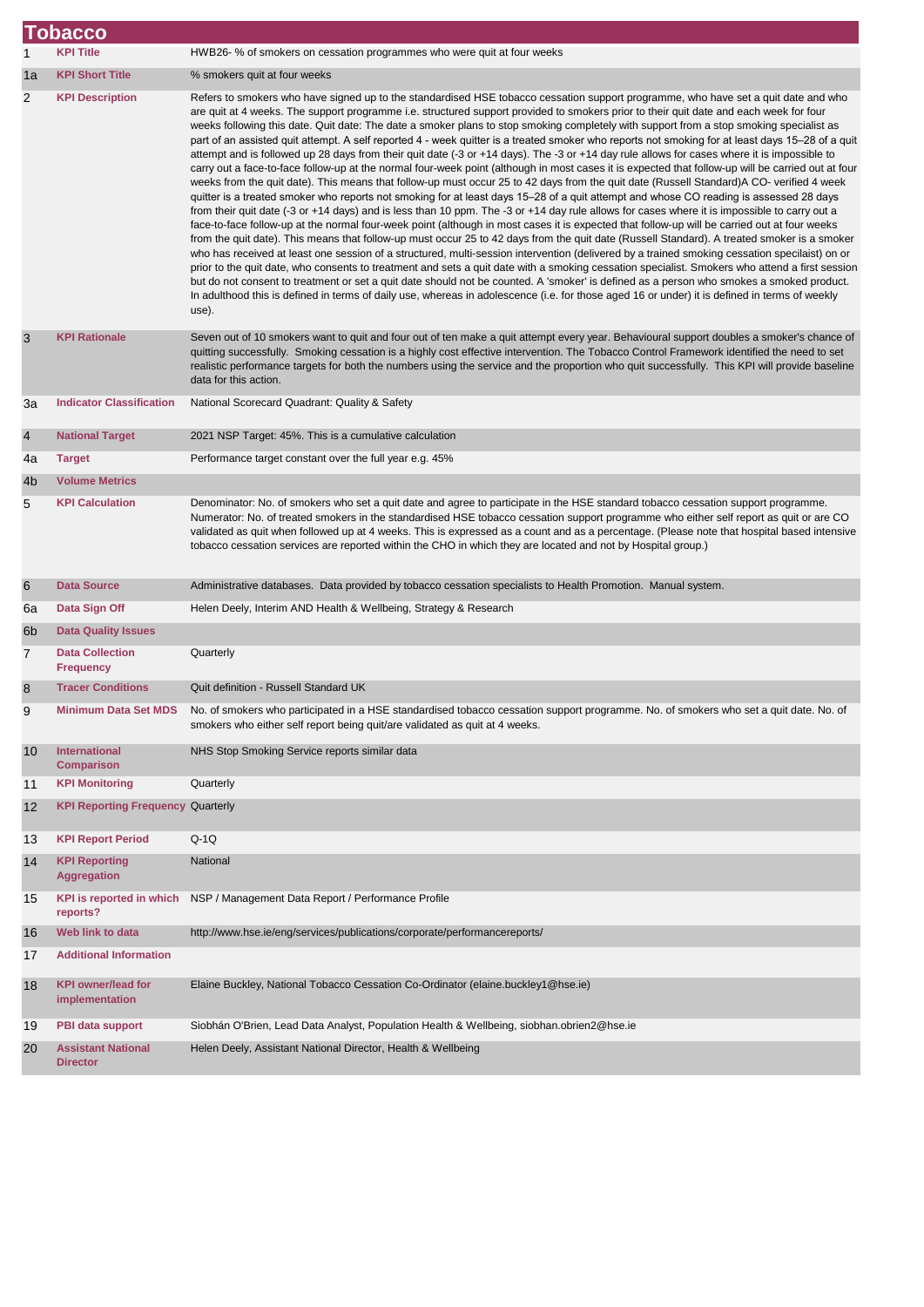|    | <b>Tobacco</b>                                      |                                                                                                                                                                                                                                                                                                                                                                                                           |
|----|-----------------------------------------------------|-----------------------------------------------------------------------------------------------------------------------------------------------------------------------------------------------------------------------------------------------------------------------------------------------------------------------------------------------------------------------------------------------------------|
| 1  | <b>KPI Title</b>                                    | HWB27- No. of smokers who received face to face or telephone intensive cessation support from a cessation counsellor                                                                                                                                                                                                                                                                                      |
| 1a | <b>KPI Short Title</b>                              | Smokers receiving cessation support                                                                                                                                                                                                                                                                                                                                                                       |
| 2  | <b>KPI Description</b>                              | Intensive cessation support is a consultation of greater than 10 mins (more than a brief intervention) provided by a trained *tobacco<br>cessation specialist to a smoker either in an acute or community setting. It can be delivered in a variety of ways - face to face (one-to-one),<br>group or via telephone. Tobacco Cessation Specialists are trained to Level 2/NCSCT/HSE standardised training. |
| 3  | <b>KPI Rationale</b>                                | Seven out of 10 smokers want to quit and four out of ten make a quit attempt every year. Support doubles a smoker's chance of quitting<br>successfully. Smoking cessation is a highly cost effective intervention. The Department of Health's Tobacco Free Ireland framework<br>emphasises the need to monitor and evaluate cessation services.                                                           |
| За | <b>Indicator Classification</b>                     | National Scorecard Quadrant: Access and Integration                                                                                                                                                                                                                                                                                                                                                       |
| 4  | <b>National Target</b>                              | 2021 NSP Target: 10,000 Smokers. This is a cumulative calculation                                                                                                                                                                                                                                                                                                                                         |
| 4a | <b>Target Trajectory</b>                            | CHO1 423; CHO2 200; CHO3 200; CHO4 493; CHO5 250; CHO6 216; CHO7 364; CHO8 150; CHO9 270; National Quitline 2,388; IE HG<br>1,233; RCSI HG 1,743; Saolta HG 443; Dub Midlands HG 564; UL HG 190; SSW HG 873                                                                                                                                                                                               |
| 4b | <b>Volume Metrics</b>                               |                                                                                                                                                                                                                                                                                                                                                                                                           |
| 5  | <b>KPI Calculation</b>                              | Count (Please note that hospital based intensive tobacco cessation services are reported within the CHO in which they are located and not<br>by Hospital group).                                                                                                                                                                                                                                          |
| 6  | <b>Data Source</b>                                  | Adminstrative databases. Data provided by tobacco cessation specialists to Health Promotion & Improvement tobacco coordinator and<br>forwarded to the BIU. Data also provided to the National HP& I office and the Tobacco Control Programme office. Manual system.                                                                                                                                       |
| 6a | Data Sign Off                                       | Helen Deely, Interim AND Health & Wellbeing, Strategy & Research                                                                                                                                                                                                                                                                                                                                          |
| 6b | <b>Data Quality Issues</b>                          |                                                                                                                                                                                                                                                                                                                                                                                                           |
| 7  | <b>Data Collection</b><br><b>Frequency</b>          | Monthly                                                                                                                                                                                                                                                                                                                                                                                                   |
| 8  | <b>Tracer Conditions</b>                            | Smoker seeking assistance to quit                                                                                                                                                                                                                                                                                                                                                                         |
| 9  | <b>Minimum Data Set MDS</b>                         | No. of smokers who received support > 10 mins                                                                                                                                                                                                                                                                                                                                                             |
| 10 | International<br><b>Comparison</b>                  | NHS Stop Smoking Service reports similar data                                                                                                                                                                                                                                                                                                                                                             |
| 11 | <b>KPI Monitoring</b>                               | Monthly                                                                                                                                                                                                                                                                                                                                                                                                   |
| 12 | <b>KPI Reporting Frequency Quarterly in arrears</b> |                                                                                                                                                                                                                                                                                                                                                                                                           |
| 13 | <b>KPI Report Period</b>                            | Quarterly in arrears                                                                                                                                                                                                                                                                                                                                                                                      |
| 14 | <b>KPI Reporting</b><br><b>Aggregation</b>          | National / CHO / Hospital Group                                                                                                                                                                                                                                                                                                                                                                           |
| 15 | reports?                                            | KPI is reported in which  NSP / Management Data Report / Performance Profile / Operational Plan                                                                                                                                                                                                                                                                                                           |
| 16 | Web link to data                                    | http://www.hse.ie/eng/services/publications/performancereports/                                                                                                                                                                                                                                                                                                                                           |
| 17 | <b>Additional Information</b>                       |                                                                                                                                                                                                                                                                                                                                                                                                           |
| 18 | <b>KPI owner/lead for</b><br>implementation         | Elaine Buckley, National Tobacco Cessation Co-ordinator                                                                                                                                                                                                                                                                                                                                                   |
| 19 | <b>PBI data support</b>                             | Siobhán O'Brien, Lead Data Analyst, Population Health & Wellbeing, siobhan.obrien2@hse.ie                                                                                                                                                                                                                                                                                                                 |
| 20 | <b>Assistant National</b><br><b>Director</b>        | Helen Deely, Assistant National Director, Health & Wellbeing                                                                                                                                                                                                                                                                                                                                              |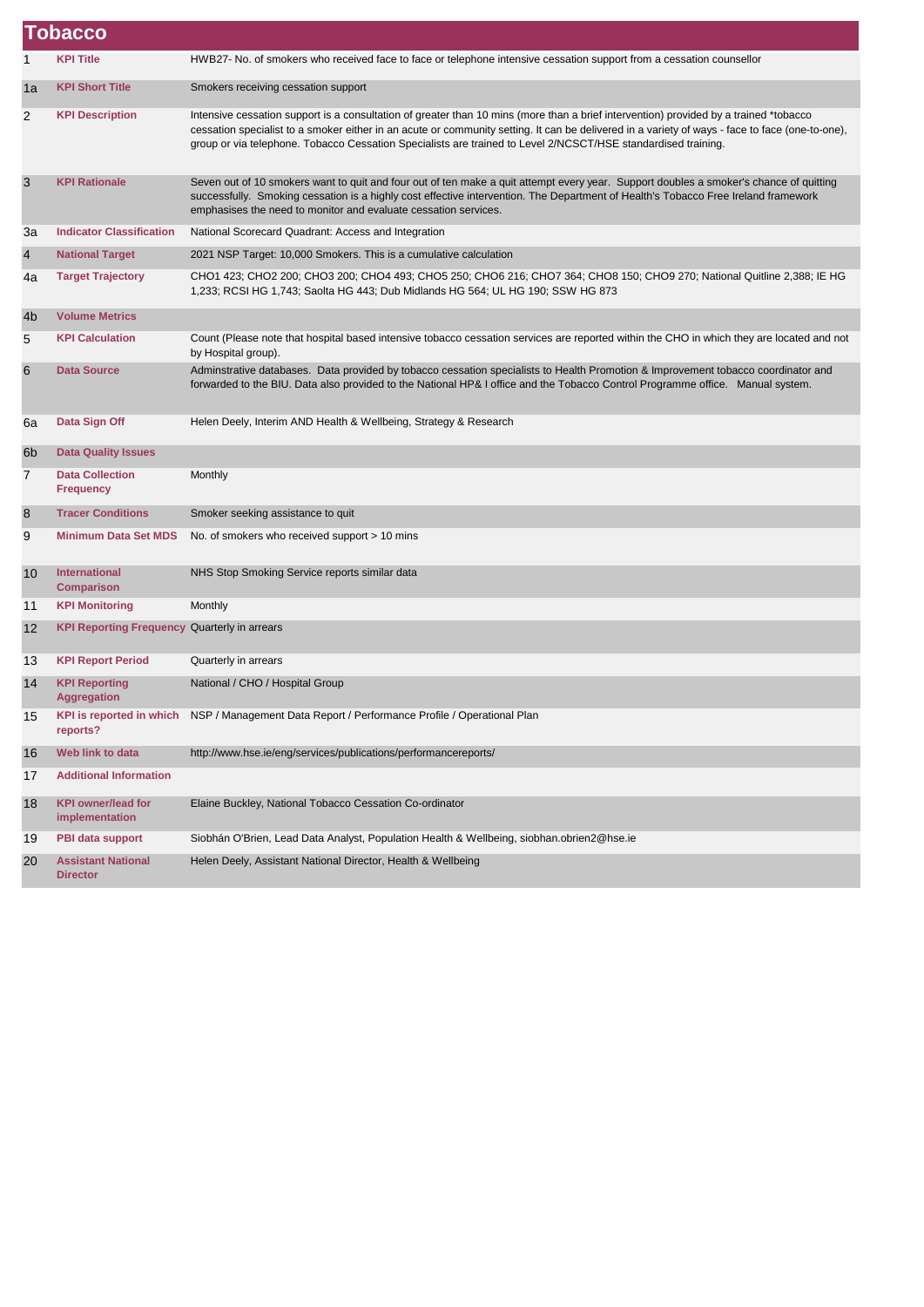|                 | <b>MECC</b>                                  |                                                                                                                                                                                                                                                                                                                                                                                                                                                                                                                                                                                                                                                                                                                                                                                                                                                                                                                                                                                                                                                                                                                                                                                                                                                                                                                                                                                                                                                         |
|-----------------|----------------------------------------------|---------------------------------------------------------------------------------------------------------------------------------------------------------------------------------------------------------------------------------------------------------------------------------------------------------------------------------------------------------------------------------------------------------------------------------------------------------------------------------------------------------------------------------------------------------------------------------------------------------------------------------------------------------------------------------------------------------------------------------------------------------------------------------------------------------------------------------------------------------------------------------------------------------------------------------------------------------------------------------------------------------------------------------------------------------------------------------------------------------------------------------------------------------------------------------------------------------------------------------------------------------------------------------------------------------------------------------------------------------------------------------------------------------------------------------------------------------|
|                 | <b>KPI Title</b>                             | HWB94- No of frontline Staff to complete the eLearning Making Every Contact Count Training in brief intervention                                                                                                                                                                                                                                                                                                                                                                                                                                                                                                                                                                                                                                                                                                                                                                                                                                                                                                                                                                                                                                                                                                                                                                                                                                                                                                                                        |
| 1a              | <b>KPI Short Title</b>                       | MECC online training module                                                                                                                                                                                                                                                                                                                                                                                                                                                                                                                                                                                                                                                                                                                                                                                                                                                                                                                                                                                                                                                                                                                                                                                                                                                                                                                                                                                                                             |
| 2               | <b>KPI Description</b>                       | A national Making Every Contact Count training programme is being rolled out to deliver brief intervention training to frontline healthcare<br>staff. Frontline staff refers to those staff delivering services to patients/service users. It includes all grades of staff in the medical/dental,<br>nursing, health and social care professionals and other patient & client care such as Health Care Assistants and Therapy Assistants with<br>direct patient contact. Making Every Contact Count involves Health Professionals providing opportunistic advice, and support through a brief<br>intervention, to make a lifestyle behaviour change in relation to the main lifestyle risk factors for chronic disease. It typically takes between 3<br>and 10 minutes. The blended learning training course is designed to develop skills in brief interventions for lifestyle behaviour change. The<br>training programme will consist of 6 elearning modules 1) behaviour change module 2) tobacco 3) alcohol and substance use 4) healthy<br>eating 5) physical activity 6) skills into practice and an additional Enhancing your Skills Masterclass delivered face to face in classroom<br>style. This KPI is concerned with measuring the level of activity of the online elements of the training programme.                                                                                                                                     |
| 3               | <b>KPI Rationale</b>                         | One of the key areas of focus of the Healthy Ireland Framework is chronic disease prevention. The Making Every Contact Count<br>Implementation plan commits to training of frontline staff in brief interventions for lifestyle behaviour change in the four key lifestyle<br>behaviours of tobacco use, alcohol and substance use, healthy eating and physical activity. Actions 13; 14; 15 of this framework are<br>concerned with the training of health professionals. All healthcare staff have a role in promoting lifestyle behaviour change with their<br>patients. Staff have previously been offered training in brief intervention for smoking cessation but minimal unco-ordinated training has been<br>offered to staff in the areas of behavior change for the other lifestyle areas. It is essential that HSE staff are upskilled with the knowledge<br>and skills necessary to support lifestyle behaviour change with their patients. This training aims to maximise the millions of contacts that<br>frontline staff have with patients to support lifestyle changes as part of their routine care. The Making Every Contact Count Framework sets<br>out in detail the actions that need to happen to integrate this into our health service. Specific training of frontline staff is essential to support<br>chronic disease prevention and management and the sucessful implementation of the Making Every Contact Count Framework. |
| За              | <b>Indicator Classification</b>              | National Scorecard Quadrant: Access and Integration                                                                                                                                                                                                                                                                                                                                                                                                                                                                                                                                                                                                                                                                                                                                                                                                                                                                                                                                                                                                                                                                                                                                                                                                                                                                                                                                                                                                     |
| $\overline{4}$  | <b>National Target</b>                       | NSP 2021 Full Year Target 3,946 This is a cumulative calculation                                                                                                                                                                                                                                                                                                                                                                                                                                                                                                                                                                                                                                                                                                                                                                                                                                                                                                                                                                                                                                                                                                                                                                                                                                                                                                                                                                                        |
| 4a              | <b>Target</b>                                | 3,946 which represents 5% of the eligible cohort of frontline staff to complete the e-learning modules of this training.                                                                                                                                                                                                                                                                                                                                                                                                                                                                                                                                                                                                                                                                                                                                                                                                                                                                                                                                                                                                                                                                                                                                                                                                                                                                                                                                |
| 4 <sub>b</sub>  | <b>Volume Metrics</b>                        |                                                                                                                                                                                                                                                                                                                                                                                                                                                                                                                                                                                                                                                                                                                                                                                                                                                                                                                                                                                                                                                                                                                                                                                                                                                                                                                                                                                                                                                         |
| 5               | <b>KPI Calculation</b>                       | Count the number of frontline staff completing all of the 6 modules for the e-learning programme. Profile the number per month expected in<br>each area targeted. Performance will be scored on the outcome: expected activity                                                                                                                                                                                                                                                                                                                                                                                                                                                                                                                                                                                                                                                                                                                                                                                                                                                                                                                                                                                                                                                                                                                                                                                                                          |
| $6\phantom{1}6$ | <b>Data Source</b>                           | Data will be collected from all frontline staff when they register and complete the online training which is hosted on an external Learning<br>Management System (Learnupon). Data will be reported quarterly from this Learning Management System.                                                                                                                                                                                                                                                                                                                                                                                                                                                                                                                                                                                                                                                                                                                                                                                                                                                                                                                                                                                                                                                                                                                                                                                                     |
| 6a              | Data Sign Off                                | Marcella Ryan, Project Manager, MECC Programme                                                                                                                                                                                                                                                                                                                                                                                                                                                                                                                                                                                                                                                                                                                                                                                                                                                                                                                                                                                                                                                                                                                                                                                                                                                                                                                                                                                                          |
| 6 <sub>b</sub>  | <b>Data Quality Issues</b>                   | None known                                                                                                                                                                                                                                                                                                                                                                                                                                                                                                                                                                                                                                                                                                                                                                                                                                                                                                                                                                                                                                                                                                                                                                                                                                                                                                                                                                                                                                              |
| 7               | <b>Data Collection</b><br><b>Frequency</b>   | Quarterly                                                                                                                                                                                                                                                                                                                                                                                                                                                                                                                                                                                                                                                                                                                                                                                                                                                                                                                                                                                                                                                                                                                                                                                                                                                                                                                                                                                                                                               |
| 8               | <b>Tracer Conditions</b>                     | Frontline heathcare staff (coded as Medical/Dental/Nursing/Health and Social Care/Other patient and client care) providing frontline services<br>to patients/serviceusers in hospitals and community settings who haven't previously undertaken the course.                                                                                                                                                                                                                                                                                                                                                                                                                                                                                                                                                                                                                                                                                                                                                                                                                                                                                                                                                                                                                                                                                                                                                                                             |
| 9               | <b>Minimum Data Set MDS</b>                  | No of staff who have accessed the course & no of staff who have completed the course. Number of frontline staff who have completed the<br>elearning modules by CHO and Hospital group. Professional breakdown of staff by CHO/Hospital group completing the elearning<br>programme.                                                                                                                                                                                                                                                                                                                                                                                                                                                                                                                                                                                                                                                                                                                                                                                                                                                                                                                                                                                                                                                                                                                                                                     |
| 10              | <b>International</b><br><b>Comparison</b>    | <b>No</b>                                                                                                                                                                                                                                                                                                                                                                                                                                                                                                                                                                                                                                                                                                                                                                                                                                                                                                                                                                                                                                                                                                                                                                                                                                                                                                                                                                                                                                               |
| 11              | <b>KPI Monitoring</b>                        | Quarterly                                                                                                                                                                                                                                                                                                                                                                                                                                                                                                                                                                                                                                                                                                                                                                                                                                                                                                                                                                                                                                                                                                                                                                                                                                                                                                                                                                                                                                               |
| 12              | <b>KPI Reporting Frequency Quarterly</b>     |                                                                                                                                                                                                                                                                                                                                                                                                                                                                                                                                                                                                                                                                                                                                                                                                                                                                                                                                                                                                                                                                                                                                                                                                                                                                                                                                                                                                                                                         |
| 13              | <b>KPI Report Period</b>                     | Quarterly                                                                                                                                                                                                                                                                                                                                                                                                                                                                                                                                                                                                                                                                                                                                                                                                                                                                                                                                                                                                                                                                                                                                                                                                                                                                                                                                                                                                                                               |
| 14              | <b>KPI Reporting</b><br><b>Aggregation</b>   | National                                                                                                                                                                                                                                                                                                                                                                                                                                                                                                                                                                                                                                                                                                                                                                                                                                                                                                                                                                                                                                                                                                                                                                                                                                                                                                                                                                                                                                                |
| 15              | <b>KPI</b> is reported in which<br>reports?  | Management Data Report / Annual Report                                                                                                                                                                                                                                                                                                                                                                                                                                                                                                                                                                                                                                                                                                                                                                                                                                                                                                                                                                                                                                                                                                                                                                                                                                                                                                                                                                                                                  |
| 16              | Web link to data                             | http://www.hse.ie/eng/services/publications/performancereports/                                                                                                                                                                                                                                                                                                                                                                                                                                                                                                                                                                                                                                                                                                                                                                                                                                                                                                                                                                                                                                                                                                                                                                                                                                                                                                                                                                                         |
| 17              | <b>Additional Information</b>                | None known                                                                                                                                                                                                                                                                                                                                                                                                                                                                                                                                                                                                                                                                                                                                                                                                                                                                                                                                                                                                                                                                                                                                                                                                                                                                                                                                                                                                                                              |
| 18              | <b>KPI owner/lead for</b><br>implementation  | Helen Deely, Interim AND Health & Wellbeing, Strategy & Research                                                                                                                                                                                                                                                                                                                                                                                                                                                                                                                                                                                                                                                                                                                                                                                                                                                                                                                                                                                                                                                                                                                                                                                                                                                                                                                                                                                        |
| 19              | PBI data support                             | Siobhán O'Brien, Lead Data Analyst, Population Health & Wellbeing, siobhan.obrien2@hse.ie                                                                                                                                                                                                                                                                                                                                                                                                                                                                                                                                                                                                                                                                                                                                                                                                                                                                                                                                                                                                                                                                                                                                                                                                                                                                                                                                                               |
| 20              | <b>Assistant National</b><br><b>Director</b> | Helen Deely, Assistant National Director, Health & Wellbeing                                                                                                                                                                                                                                                                                                                                                                                                                                                                                                                                                                                                                                                                                                                                                                                                                                                                                                                                                                                                                                                                                                                                                                                                                                                                                                                                                                                            |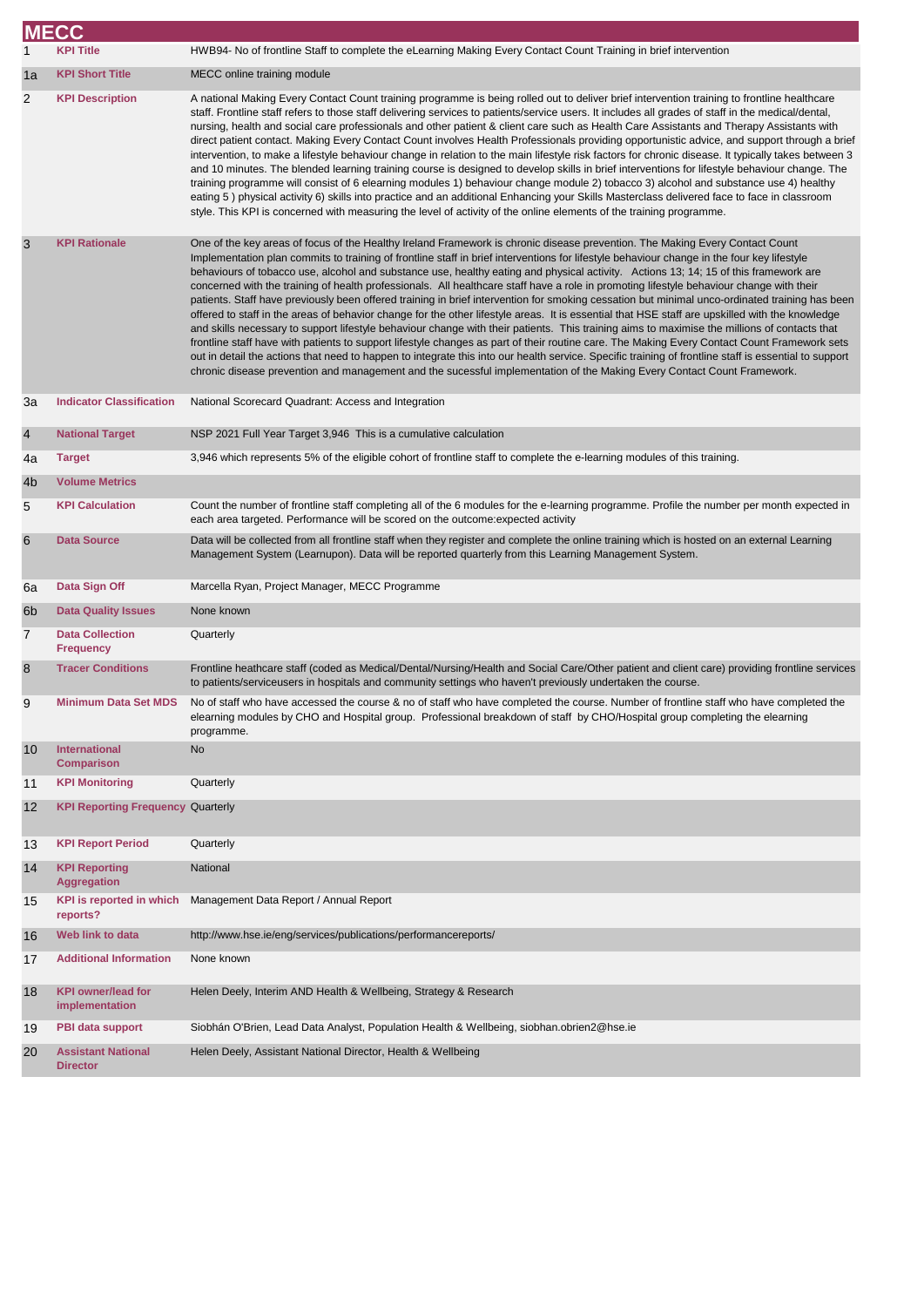|                | <b>MECC</b>                                  |                                                                                                                                                                                                                                                                                                                                                                                                                                                                                                                                                                                                                                                                                                                                                                                                                                                                                                                                                                                                                                                                                                                                                                                                                                                                                                                                                                                                                                                          |
|----------------|----------------------------------------------|----------------------------------------------------------------------------------------------------------------------------------------------------------------------------------------------------------------------------------------------------------------------------------------------------------------------------------------------------------------------------------------------------------------------------------------------------------------------------------------------------------------------------------------------------------------------------------------------------------------------------------------------------------------------------------------------------------------------------------------------------------------------------------------------------------------------------------------------------------------------------------------------------------------------------------------------------------------------------------------------------------------------------------------------------------------------------------------------------------------------------------------------------------------------------------------------------------------------------------------------------------------------------------------------------------------------------------------------------------------------------------------------------------------------------------------------------------|
|                | <b>KPI Title</b>                             | HWB95- No of frontline Staff to complete the Face to Face / Virtual Module of the Making Every Contact Count Training in brief intervention                                                                                                                                                                                                                                                                                                                                                                                                                                                                                                                                                                                                                                                                                                                                                                                                                                                                                                                                                                                                                                                                                                                                                                                                                                                                                                              |
| 1a             | <b>KPI Short Title</b>                       | MECC Face to Face/Virtual masterclass                                                                                                                                                                                                                                                                                                                                                                                                                                                                                                                                                                                                                                                                                                                                                                                                                                                                                                                                                                                                                                                                                                                                                                                                                                                                                                                                                                                                                    |
| 2              | <b>KPI Description</b>                       | A national Making Every Contact Count training programme is being rolled out to deliver brief intervention training to frontline healthcare<br>staff. Frontline staff refers to those staff delivering services to patients/service users. It includes all grades of staff in the medical/dental,<br>nursing, health and social care professionals and other patient & client care such as Health Care Assistants and Therapy Assistants with<br>direct patient contact. Making Every Contact Count involves Health Professionals providing opportunistic advice, and support through a brief<br>intervention, to make a lifestyle behaviour change in relation to the main lifestyle risk factors for chronic disease. It typically takes between 3<br>and 10 minutes. The blended learning training course is designed to develop skills in brief interventions for lifestyle behaviour change. The<br>training programme will consist of 6 elearning modules 1) Introduction to Behaviour change 2) tobacco Free 3) alcohol and drug use 4)<br>healthy eating 5) physical activity 6) skills into practice and an additional face to face workshop called Enhancing your Brief Intervention<br>Skills. This KPI is concerned with measuring the level of activity of the Face to Face elements of the training programme.                                                                                                                             |
| 3              | <b>KPI Rationale</b>                         | One of the key areas of focus of the Healthy Ireland Framework is chronic disease prevention. The Making Every Contact Count<br>Implementation plan commits to training of frontline staff in brief interventions for lifestyle behaviour change in the four key lifestyle<br>behaviours of tobacco use, alcohol and substance use, healthy eating and physical activity. Actions 13; 14; 15 of this framework are<br>concerned with the training of health professionals. All healthcare staff have a role in promoting lifestyle behaviour change with their<br>patients. Staff have previously been offered training in brief intervention for smoking cessation but minimal unco-ordinated training has been<br>offered to staff in the areas of behavior change for the other lifestyle areas. It is essential that HSE staff are upskilled with the knowledge<br>and skills necessary to support lifestyle behaviour change with their patients. This training aims to maximise the millions of contacts that<br>frontline staff have with patients to support lifestyle changes as part of their routine care. The Making Every Contact Count Framework sets<br>out in detail the actions that need to happen to integrate this into our health service. Specific training of frontline staff is essential to support<br>chronic disease prevention and management and the successful implementation of the Making Every Contact Count Framework. |
| За             | <b>Indicator Classification</b>              | National Scorecard Quadrant: Access & Integration                                                                                                                                                                                                                                                                                                                                                                                                                                                                                                                                                                                                                                                                                                                                                                                                                                                                                                                                                                                                                                                                                                                                                                                                                                                                                                                                                                                                        |
| $\overline{4}$ | <b>National Target</b>                       | NSP 2021 Full Year Target 790. This is a cumulative target                                                                                                                                                                                                                                                                                                                                                                                                                                                                                                                                                                                                                                                                                                                                                                                                                                                                                                                                                                                                                                                                                                                                                                                                                                                                                                                                                                                               |
| 4a             | <b>Target</b>                                | 20% of those completing the online modules will attend the face to face/virtual element of the training programme                                                                                                                                                                                                                                                                                                                                                                                                                                                                                                                                                                                                                                                                                                                                                                                                                                                                                                                                                                                                                                                                                                                                                                                                                                                                                                                                        |
| 4b             | <b>Volume Metrics</b>                        |                                                                                                                                                                                                                                                                                                                                                                                                                                                                                                                                                                                                                                                                                                                                                                                                                                                                                                                                                                                                                                                                                                                                                                                                                                                                                                                                                                                                                                                          |
| 5              | <b>KPI Calculation</b>                       | Count the number of frontline staff completing the Face to Face/virtual masterclass. Profile the number per month expected in each area<br>targetted. Performance will be scored on the outcome: expected activity                                                                                                                                                                                                                                                                                                                                                                                                                                                                                                                                                                                                                                                                                                                                                                                                                                                                                                                                                                                                                                                                                                                                                                                                                                       |
| 6              | <b>Data Source</b>                           | Data will be collected from all frontline staff when they register and attend a masterclass which is hosted on an external Learning<br>Management System (Learnupon). Data will be reported quarterly from this Learning Management System.                                                                                                                                                                                                                                                                                                                                                                                                                                                                                                                                                                                                                                                                                                                                                                                                                                                                                                                                                                                                                                                                                                                                                                                                              |
| 6a             | Data Sign Off                                | Marcella Ryan, Project Manager, MECC Programme                                                                                                                                                                                                                                                                                                                                                                                                                                                                                                                                                                                                                                                                                                                                                                                                                                                                                                                                                                                                                                                                                                                                                                                                                                                                                                                                                                                                           |
| 6 <sub>b</sub> | <b>Data Quality Issues</b>                   | None known                                                                                                                                                                                                                                                                                                                                                                                                                                                                                                                                                                                                                                                                                                                                                                                                                                                                                                                                                                                                                                                                                                                                                                                                                                                                                                                                                                                                                                               |
| 7              | <b>Data Collection</b><br><b>Frequency</b>   | Quarterly                                                                                                                                                                                                                                                                                                                                                                                                                                                                                                                                                                                                                                                                                                                                                                                                                                                                                                                                                                                                                                                                                                                                                                                                                                                                                                                                                                                                                                                |
| 8              | <b>Tracer Conditions</b>                     | Frontline heathcare staff (coded as Medical/Dental/Nursing/Health and Social Care/Other patient and client care) providing frontline services<br>to patients/serviceusers in hospitals and community settings who haven't previously undertaken the course.                                                                                                                                                                                                                                                                                                                                                                                                                                                                                                                                                                                                                                                                                                                                                                                                                                                                                                                                                                                                                                                                                                                                                                                              |
| 9              | <b>Minimum Data Set MDS</b>                  | No of staff who have completed the masterclass. Number of frontline staff who have completed the masterclass by CHO and Hospital group.<br>Professional breakdown of staff by CHO/Hospital group completing the masterclass.                                                                                                                                                                                                                                                                                                                                                                                                                                                                                                                                                                                                                                                                                                                                                                                                                                                                                                                                                                                                                                                                                                                                                                                                                             |
| 10             | <b>International</b><br><b>Comparison</b>    | No                                                                                                                                                                                                                                                                                                                                                                                                                                                                                                                                                                                                                                                                                                                                                                                                                                                                                                                                                                                                                                                                                                                                                                                                                                                                                                                                                                                                                                                       |
| 11             | <b>KPI Monitoring</b>                        | Quarterly                                                                                                                                                                                                                                                                                                                                                                                                                                                                                                                                                                                                                                                                                                                                                                                                                                                                                                                                                                                                                                                                                                                                                                                                                                                                                                                                                                                                                                                |
| 12             | <b>KPI Reporting Frequency Quarterly</b>     |                                                                                                                                                                                                                                                                                                                                                                                                                                                                                                                                                                                                                                                                                                                                                                                                                                                                                                                                                                                                                                                                                                                                                                                                                                                                                                                                                                                                                                                          |
| 13             | <b>KPI Report Period</b>                     | Quarterly                                                                                                                                                                                                                                                                                                                                                                                                                                                                                                                                                                                                                                                                                                                                                                                                                                                                                                                                                                                                                                                                                                                                                                                                                                                                                                                                                                                                                                                |
| 14             | <b>KPI Reporting</b><br><b>Aggregation</b>   | National                                                                                                                                                                                                                                                                                                                                                                                                                                                                                                                                                                                                                                                                                                                                                                                                                                                                                                                                                                                                                                                                                                                                                                                                                                                                                                                                                                                                                                                 |
| 15             | <b>KPI</b> is reported in which<br>reports?  | Management Data Report / Annual Report                                                                                                                                                                                                                                                                                                                                                                                                                                                                                                                                                                                                                                                                                                                                                                                                                                                                                                                                                                                                                                                                                                                                                                                                                                                                                                                                                                                                                   |
| 16             | Web link to data                             | http://www.hse.ie/eng/services/publications/performancereports/                                                                                                                                                                                                                                                                                                                                                                                                                                                                                                                                                                                                                                                                                                                                                                                                                                                                                                                                                                                                                                                                                                                                                                                                                                                                                                                                                                                          |
| 17             | <b>Additional Information</b>                | None known                                                                                                                                                                                                                                                                                                                                                                                                                                                                                                                                                                                                                                                                                                                                                                                                                                                                                                                                                                                                                                                                                                                                                                                                                                                                                                                                                                                                                                               |
| 18             | <b>KPI owner/lead for</b><br>implementation  | Helen Deely, Interim AND Health & Wellbeing, Strategy & Research                                                                                                                                                                                                                                                                                                                                                                                                                                                                                                                                                                                                                                                                                                                                                                                                                                                                                                                                                                                                                                                                                                                                                                                                                                                                                                                                                                                         |
| 19             | PBI data support                             | Siobhán O'Brien, Lead Data Analyst, Population Health & Wellbeing, siobhan.obrien2@hse.ie                                                                                                                                                                                                                                                                                                                                                                                                                                                                                                                                                                                                                                                                                                                                                                                                                                                                                                                                                                                                                                                                                                                                                                                                                                                                                                                                                                |
| 20             | <b>Assistant National</b><br><b>Director</b> | Helen Deely, Assistant National Director, Health & Wellbeing                                                                                                                                                                                                                                                                                                                                                                                                                                                                                                                                                                                                                                                                                                                                                                                                                                                                                                                                                                                                                                                                                                                                                                                                                                                                                                                                                                                             |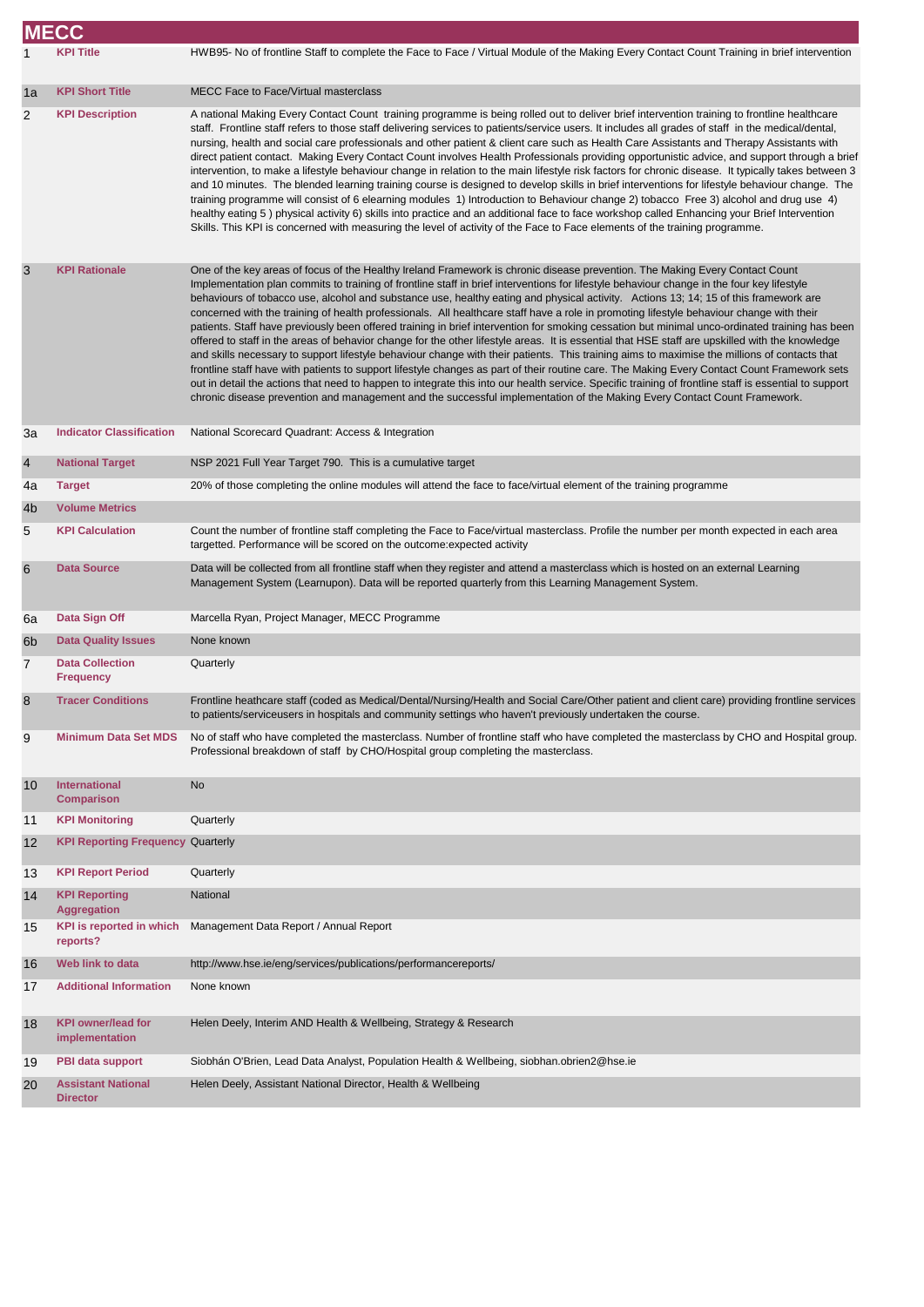|                | <b>Immunisation &amp; Vaccine</b>           |                                                                                                                                                                                                                                                                                                                                                                                                                                                                                                                                                                        |
|----------------|---------------------------------------------|------------------------------------------------------------------------------------------------------------------------------------------------------------------------------------------------------------------------------------------------------------------------------------------------------------------------------------------------------------------------------------------------------------------------------------------------------------------------------------------------------------------------------------------------------------------------|
| $\mathbf{1}$   | <b>KPI Title</b>                            | HWB8- % children aged 24 months who have received the Measles, Mumps, Rubella (MMR) vaccine                                                                                                                                                                                                                                                                                                                                                                                                                                                                            |
| 1a             | <b>KPI Short Title</b>                      | 24 month MMR vaccine                                                                                                                                                                                                                                                                                                                                                                                                                                                                                                                                                   |
| 2              | <b>KPI Description</b>                      | Total number and percentage of children on the HSE Area databases at 24 months of age who have received the Measles, Mumps and<br>Rubella Vaccine (MMR).                                                                                                                                                                                                                                                                                                                                                                                                               |
| 3              | <b>KPI Rationale</b>                        | Immunisation is a proven, safe and effective public health measure to protect against serious diseases such as measles, diphtheria and polio.<br>The WHO recommends that immunisation uptake rates should reach at least 95% to prevent outbreaks of these diseases. Designed to<br>monitor immunisation uptake rate against the target.                                                                                                                                                                                                                               |
| За             | <b>Indicator Classification</b>             | <b>Quality and Safety</b>                                                                                                                                                                                                                                                                                                                                                                                                                                                                                                                                              |
| 4              | <b>National Target</b>                      | 2021 NSP Target: 95%. This is a cumulative calculation                                                                                                                                                                                                                                                                                                                                                                                                                                                                                                                 |
| 4a             | <b>Target</b>                               | Performance targets constant over the full year i.e, 95%                                                                                                                                                                                                                                                                                                                                                                                                                                                                                                               |
| 4b             | <b>Volume Metrics</b>                       |                                                                                                                                                                                                                                                                                                                                                                                                                                                                                                                                                                        |
| 5              | <b>KPI Calculation</b>                      | The figure is produced by dividing the number children at 24 months of age who are recorded on the HSE Area database as having received<br>the vaccine against Measles, Mumps and Rubella Vaccine (MMR) by the total number of children at 24 months of age on the HSE Area<br>database.(e.g. LHO area had 368 children at 24 months of age, 290 children aged 24 months of age received the MMR vaccine<br>290/368x100%)Calculation: No. of children aged 24 months who received the MMR Vaccine (290 Number of children aged 24 months of age<br>$(368)$ x100% = 79% |
| 6              | <b>Data Source</b>                          | Sourced from HSE Areas via Regional Vaccination System/ Public Health Departments and reported on by Health Protection Surveillance<br>Centre (HPSC).                                                                                                                                                                                                                                                                                                                                                                                                                  |
| 6а             | Data Sign Off                               | Dr. Suzanne Cotter, HPSC                                                                                                                                                                                                                                                                                                                                                                                                                                                                                                                                               |
| 6 <sub>b</sub> | <b>Data Quality Issues</b>                  | Assumes that all GPs submitted returns in a timely manner in order to reflect accurate measurement of vaccination uptake                                                                                                                                                                                                                                                                                                                                                                                                                                               |
| 7              | <b>Data Collection Frequency</b>            | Quarterly                                                                                                                                                                                                                                                                                                                                                                                                                                                                                                                                                              |
| 8              | <b>Tracer Conditions</b>                    |                                                                                                                                                                                                                                                                                                                                                                                                                                                                                                                                                                        |
| 9              | <b>Minimum Data Set MDS</b>                 | The number of children in cohort and the number of children receiving the age appropriate number of vaccine doses                                                                                                                                                                                                                                                                                                                                                                                                                                                      |
| 10             | <b>International Comparison</b>             | The World Health Organisation and National Policy recommend an uptake rate of at least 95% to ensure that community and population<br>immunity is achieved and to provide individual protection.                                                                                                                                                                                                                                                                                                                                                                       |
| 11             | <b>KPI Monitoring</b>                       | Quarterly                                                                                                                                                                                                                                                                                                                                                                                                                                                                                                                                                              |
| 12             | <b>KPI Reporting Frequency</b>              | Quarterly                                                                                                                                                                                                                                                                                                                                                                                                                                                                                                                                                              |
| 13             | <b>KPI Report Period</b>                    | $Q-1Q$                                                                                                                                                                                                                                                                                                                                                                                                                                                                                                                                                                 |
| 14             | <b>KPI Reporting Aggregation</b>            | National / CHO / LHO                                                                                                                                                                                                                                                                                                                                                                                                                                                                                                                                                   |
|                | 15 KPI is reported in which<br>reports?     | National Service Plan 2021 / Management Data Report / Performance Profile                                                                                                                                                                                                                                                                                                                                                                                                                                                                                              |
| 16             | Web link to data                            | http://www.hse.ie/eng/services/publications/performancereports/                                                                                                                                                                                                                                                                                                                                                                                                                                                                                                        |
| 17             | <b>Additional Information</b>               | <b>Health Protection Surveillance</b><br>Centrehttp://www.hpsc.ie/hpsc/AZ/VaccinePreventable/Vaccination/ImmunisationUptakeStatisticshpsc@hse.ie (01) 87635300                                                                                                                                                                                                                                                                                                                                                                                                         |
| 18             | <b>KPI</b> owner/lead for<br>implementation | Dr. Lucy Jessop, Director, National Immunisation Office.                                                                                                                                                                                                                                                                                                                                                                                                                                                                                                               |
| 19             | <b>NBIU data support</b>                    | Siobhán O'Brien, Lead Data Analyst, Population Health & Wellbeing, siobhan.obrien2@hse.ie                                                                                                                                                                                                                                                                                                                                                                                                                                                                              |
| 20             | <b>Protection</b>                           | National Clinical Director Health Dr. Lorraine Doherty, National Clinical Director of Health Protection                                                                                                                                                                                                                                                                                                                                                                                                                                                                |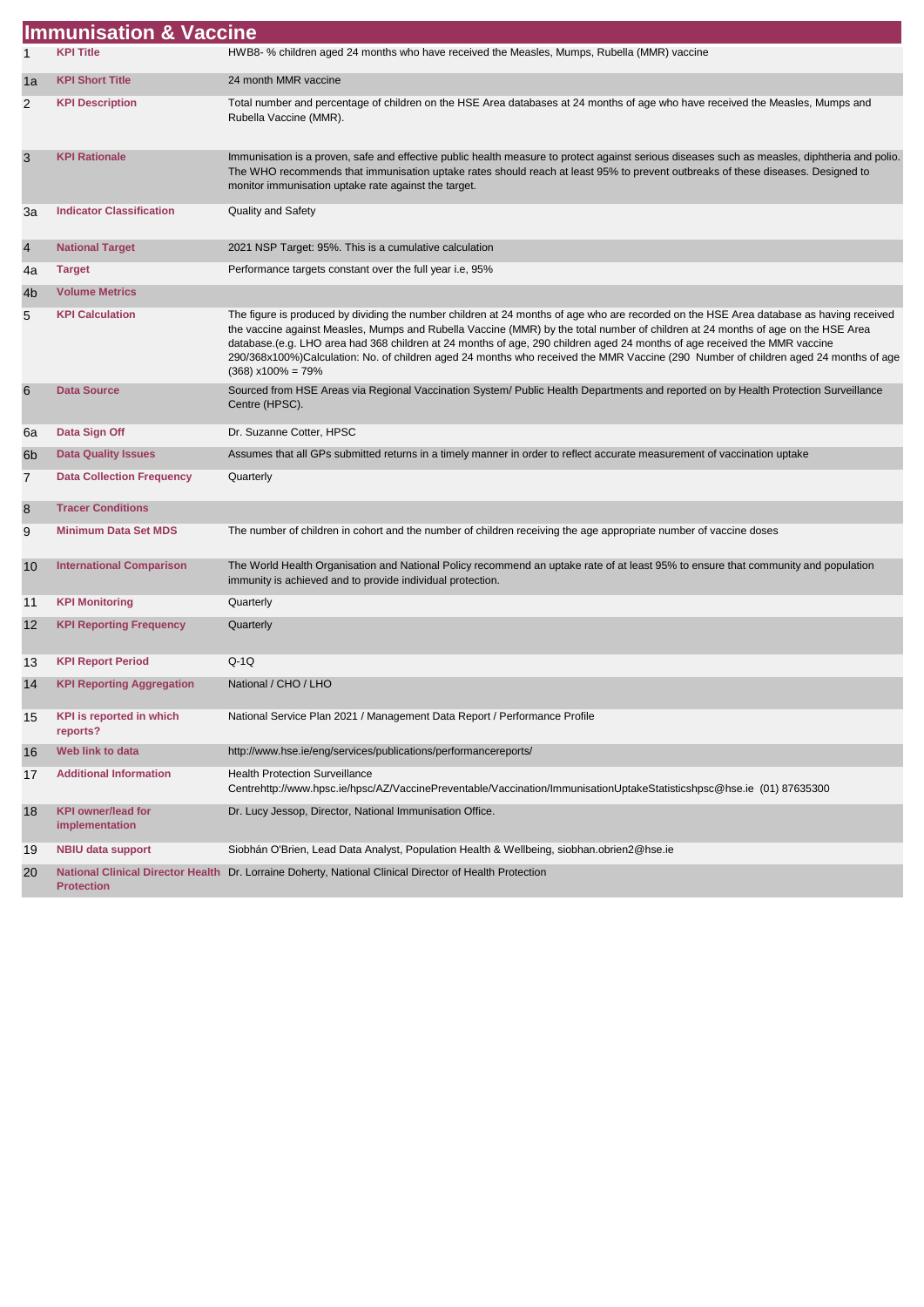|                | <b>Immunisation &amp; Vaccine</b>           |                                                                                                                                                                                                                                                                                                                                                                                                                                                                                                                                                                                                                                                                                                            |
|----------------|---------------------------------------------|------------------------------------------------------------------------------------------------------------------------------------------------------------------------------------------------------------------------------------------------------------------------------------------------------------------------------------------------------------------------------------------------------------------------------------------------------------------------------------------------------------------------------------------------------------------------------------------------------------------------------------------------------------------------------------------------------------|
| $\mathbf{1}$   | <b>KPI Title</b>                            | % children aged 24 months of age who have received three doses Diphtheria (D3), Pertussis (P3), Tetanus (T3) vaccine, Haemophilus<br>influenza type b (Hib3), Polio (Polio3), Hepatitis B (HepB3) (6 in 1)                                                                                                                                                                                                                                                                                                                                                                                                                                                                                                 |
| 1a             | <b>KPI Short Title</b>                      | 24 month 6-in-1 vaccine                                                                                                                                                                                                                                                                                                                                                                                                                                                                                                                                                                                                                                                                                    |
| $\overline{2}$ | <b>KPI Description</b>                      | Total number and percentage of children on the HSE Area databases at 24 months of age who have received three doses of vaccine against<br>diphtheria (D3), pertussis (P3), tetanus (T3) Haemophilus influenza type b (Hib3), polio (Polio3), hepatitis B (HepB3) (6 in 1 vaccine).                                                                                                                                                                                                                                                                                                                                                                                                                         |
| 3              | <b>KPI Rationale</b>                        | Immunisation is a proven, safe and effective public health measure to protect against serious diseases such as measles, diphtheria and polio.<br>The WHO recommends that immunisation uptake rates should reach at least 95% to prevent outbreaks of these diseases.                                                                                                                                                                                                                                                                                                                                                                                                                                       |
| За             | <b>Indicator Classification</b>             | <b>Quality and Safety</b>                                                                                                                                                                                                                                                                                                                                                                                                                                                                                                                                                                                                                                                                                  |
| $\overline{4}$ | <b>National Target</b>                      | 2020 NSP Target: 95%                                                                                                                                                                                                                                                                                                                                                                                                                                                                                                                                                                                                                                                                                       |
| 4a             | <b>Target</b>                               | Performance targets constant over the full year i.e, 95%                                                                                                                                                                                                                                                                                                                                                                                                                                                                                                                                                                                                                                                   |
| 4 <sub>b</sub> | <b>Volume Metrics</b>                       | N/A                                                                                                                                                                                                                                                                                                                                                                                                                                                                                                                                                                                                                                                                                                        |
| 5              | <b>KPI Calculation</b>                      | The figure is produced by dividing the number children at 24 months of age who are recorded on the HSE Area database as having received<br>three doses of vaccine for each vaccine type diphtheria (D3), pertussis (P3), tetanus (T3) Haemophilus influenza type b (Hib3), polio (Polio3)<br>and hepatitis B (HepB3), by the total number of children at 24 months of age on the HSE Area<br>database.<br>(e.g. LHO has 368 children at 24 months of age, 290 children aged 24 months of age received three doses of vaccine against polio (Polio3),<br>Calculation:<br>No. of children aged 24 months who rec 3 doses of Polio Vaccine (290)<br>Number of children aged 24 months of age (368) x100 = 79% |
| 6              | <b>Data Source</b>                          | Sourced from HSE Areas via Regional Vaccination System/ Public Health Departments and reported on by Health Protection Surveillance<br>Centre (HPSC).                                                                                                                                                                                                                                                                                                                                                                                                                                                                                                                                                      |
| 6a             | Data Sign Off                               | Dr. Suzanne Cotter, HPSC                                                                                                                                                                                                                                                                                                                                                                                                                                                                                                                                                                                                                                                                                   |
| 6 <sub>b</sub> | <b>Data Quality Issues</b>                  | Assumes that all GPs submitted returns in a timely manner in order to reflect accurate measurement of vaccination uptake                                                                                                                                                                                                                                                                                                                                                                                                                                                                                                                                                                                   |
| 7              | <b>Data Collection Frequency</b>            | Quarterly                                                                                                                                                                                                                                                                                                                                                                                                                                                                                                                                                                                                                                                                                                  |
| 8              | <b>Tracer Conditions</b>                    |                                                                                                                                                                                                                                                                                                                                                                                                                                                                                                                                                                                                                                                                                                            |
| 9              | <b>Minimum Data Set MDS</b>                 | The number of children in cohort and the number of children receiving the age appropriate number of vaccine doses                                                                                                                                                                                                                                                                                                                                                                                                                                                                                                                                                                                          |
| 10             | <b>International Comparison</b>             | The World Health Organisation and National Policy recommend an uptake rate of at least 95% to ensure that community and population<br>immunity is achieved and to provide individual protection.                                                                                                                                                                                                                                                                                                                                                                                                                                                                                                           |
| 11             | <b>KPI Monitoring</b>                       | Quarterly                                                                                                                                                                                                                                                                                                                                                                                                                                                                                                                                                                                                                                                                                                  |
| 12             | <b>KPI Reporting Frequency</b>              | Quarterly                                                                                                                                                                                                                                                                                                                                                                                                                                                                                                                                                                                                                                                                                                  |
| 13             | <b>KPI Report Period</b>                    | $Q-1Q$                                                                                                                                                                                                                                                                                                                                                                                                                                                                                                                                                                                                                                                                                                     |
| 14             | <b>KPI Reporting Aggregation</b>            | National, CHO & LHO                                                                                                                                                                                                                                                                                                                                                                                                                                                                                                                                                                                                                                                                                        |
| 15             | <b>KPI</b> is reported in which<br>reports? | National Service Plan 2021 / Management Data Report / Performance Profile                                                                                                                                                                                                                                                                                                                                                                                                                                                                                                                                                                                                                                  |
| 16             | Web link to data                            | http://www.hse.ie/eng/services/publications/performancereports/                                                                                                                                                                                                                                                                                                                                                                                                                                                                                                                                                                                                                                            |
| 17             | <b>Additional Information</b>               | <b>Health Protection Surveillance Centre</b><br>http://www.hpsc.ie/hpsc/AZ/VaccinePreventable/Vaccination/ImmunisationUptakeStatistics<br>hpsc@hse.ie (01) 87635300                                                                                                                                                                                                                                                                                                                                                                                                                                                                                                                                        |
| 18             | <b>KPI owner/lead for</b><br>implementation | Dr. Lucy Jessop, Director, National Immunisation Office.                                                                                                                                                                                                                                                                                                                                                                                                                                                                                                                                                                                                                                                   |
| 19             | <b>NBIU data support</b>                    | Siobhán O'Brien, Lead Data Analyst, Population Health & Wellbeing, siobhan.obrien2@hse.ie                                                                                                                                                                                                                                                                                                                                                                                                                                                                                                                                                                                                                  |
| 20             | <b>Protection</b>                           | National Clinical Director Health Dr. Lorraine Doherty, National Clinical Director of Health Protection                                                                                                                                                                                                                                                                                                                                                                                                                                                                                                                                                                                                    |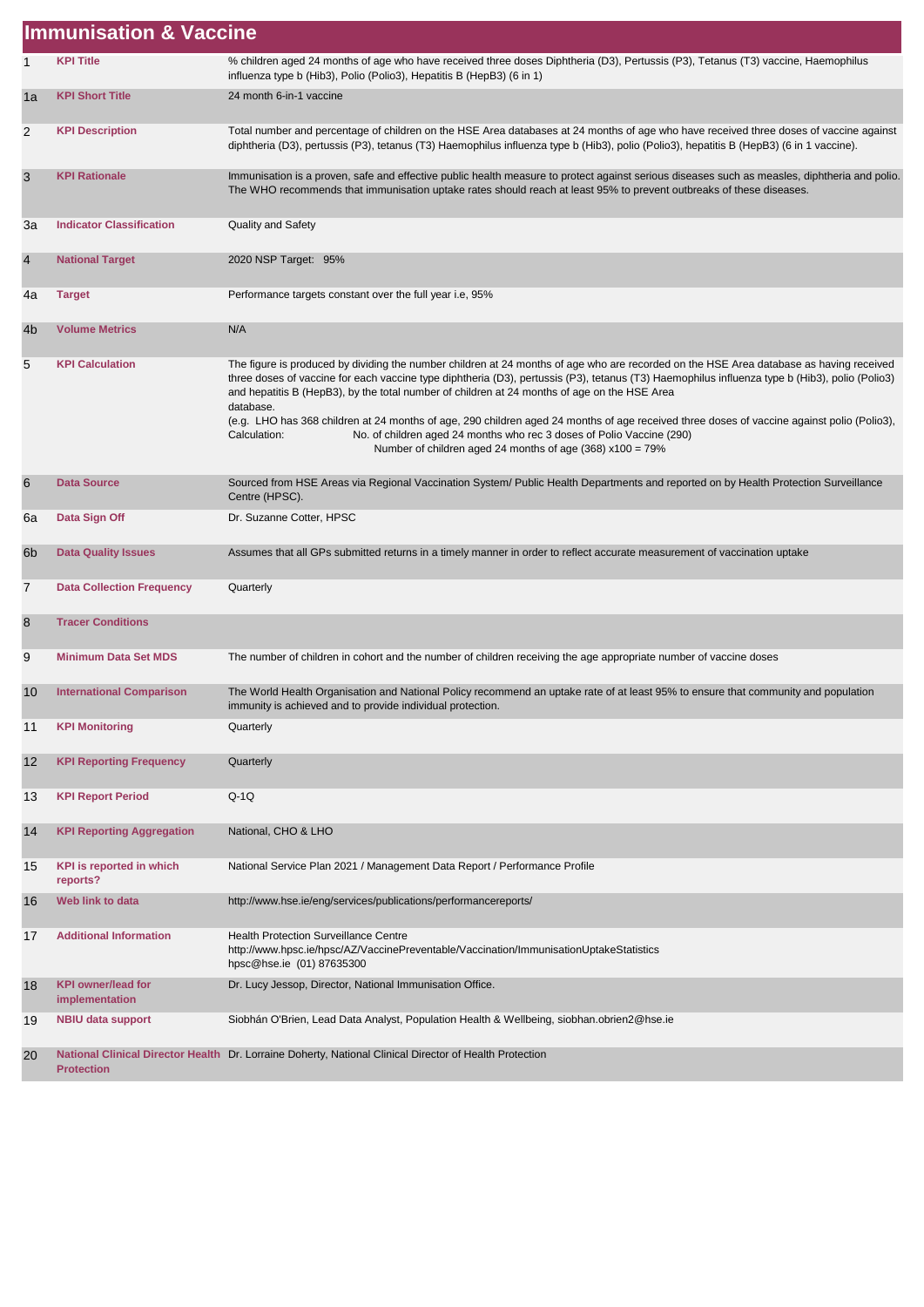|                | <b>Immunisation &amp; Vaccine</b>           |                                                                                                                                                                                                                                                            |
|----------------|---------------------------------------------|------------------------------------------------------------------------------------------------------------------------------------------------------------------------------------------------------------------------------------------------------------|
| 1              | <b>KPI Title</b>                            | HWB104-% of first year students to have received 2 doses of HPV vaccine                                                                                                                                                                                    |
| 1a             | <b>KPI Short Title</b>                      | First year students HPV vaccine                                                                                                                                                                                                                            |
| $\overline{c}$ | <b>KPI Description</b>                      | HPV - estimated number and percentage of students in first year of second level schools (and those aged 12 or 13 years that are in special<br>schools or home schooled) to have completed a second dose HPV vaccine course in the academic year 2020/2021. |
| 3              | <b>KPI Rationale</b>                        | Immunisation is a proven, safe and effective public health measure. Important to measure population level immunity and uptake of vaccine<br>programme.                                                                                                     |
| За             | <b>Indicator Classification</b>             | <b>Quality and Safety</b>                                                                                                                                                                                                                                  |
| 4              | <b>National Target</b>                      | 2021 National Service Plan Target: 85%. This is a Point in Time calculation                                                                                                                                                                                |
| 4a             | <b>Target</b>                               | 85%                                                                                                                                                                                                                                                        |
| 4b             | <b>Volume Metrics</b>                       |                                                                                                                                                                                                                                                            |
| 5              | <b>KPI Calculation</b>                      | Numerator - number of doses of vaccine given as recorded on SIS computer system. Denominator is data from DoE of number of students in<br>first year of second level school                                                                                |
| 6              | <b>Data Source</b>                          | Sourced from HSE Areas via National Immunisation Office                                                                                                                                                                                                    |
| 6a             | Data Sign Off                               | Dr. Suzanne Cotter, HPSC                                                                                                                                                                                                                                   |
| 6 <sub>b</sub> | <b>Data Quality Issues</b>                  | Data entry can be slow                                                                                                                                                                                                                                     |
| 7              | <b>Data Collection Frequency</b>            | Annually                                                                                                                                                                                                                                                   |
| 8              | <b>Tracer Conditions</b>                    |                                                                                                                                                                                                                                                            |
| 9              | <b>Minimum Data Set MDS</b>                 | The number of children in cohort and the number of children receiving the age appropriate number of vaccine doses                                                                                                                                          |
| 10             | <b>International Comparison</b>             | Collected in any other country with HPV vaccine programme, at the age vaccine is given                                                                                                                                                                     |
| 11             | <b>KPI Monitoring</b>                       | Annually                                                                                                                                                                                                                                                   |
| 12             | <b>KPI Reporting Frequency</b>              | Annually                                                                                                                                                                                                                                                   |
| 13             | <b>KPI Report Period</b>                    | Annually - Academic Year                                                                                                                                                                                                                                   |
| 14             | <b>KPI Reporting Aggregation</b>            | National / CHO / LHO                                                                                                                                                                                                                                       |
| 15             | <b>KPI</b> is reported in which<br>reports? | National Service Plan / Management Data Report / Annual Report                                                                                                                                                                                             |
| 16             | Web link to data                            | http://www.hse.ie/eng/services/publications/performancereports/                                                                                                                                                                                            |
| 17             | <b>Additional Information</b>               | <b>Health Protection Surveillance</b><br>Centrehttp://www.hpsc.ie/hpsc/AZ/VaccinePreventable/Vaccination/ImmunisationUptakeStatisticshpsc@hse.ie (01) 87635300                                                                                             |
| 18             | <b>KPI owner/lead for</b><br>implementation | Dr. Lucy Jessop, Director, National Immunisation Office.                                                                                                                                                                                                   |
| 19             | <b>NBIU data support</b>                    | Siobhán O'Brien, Lead Data Analyst, Population Health & Wellbeing, siobhan.obrien2@hse.ie                                                                                                                                                                  |
| 20             | <b>Protection</b>                           | National Clinical Director Health Dr. Lorraine Doherty, National Clinical Director of Health Protection                                                                                                                                                    |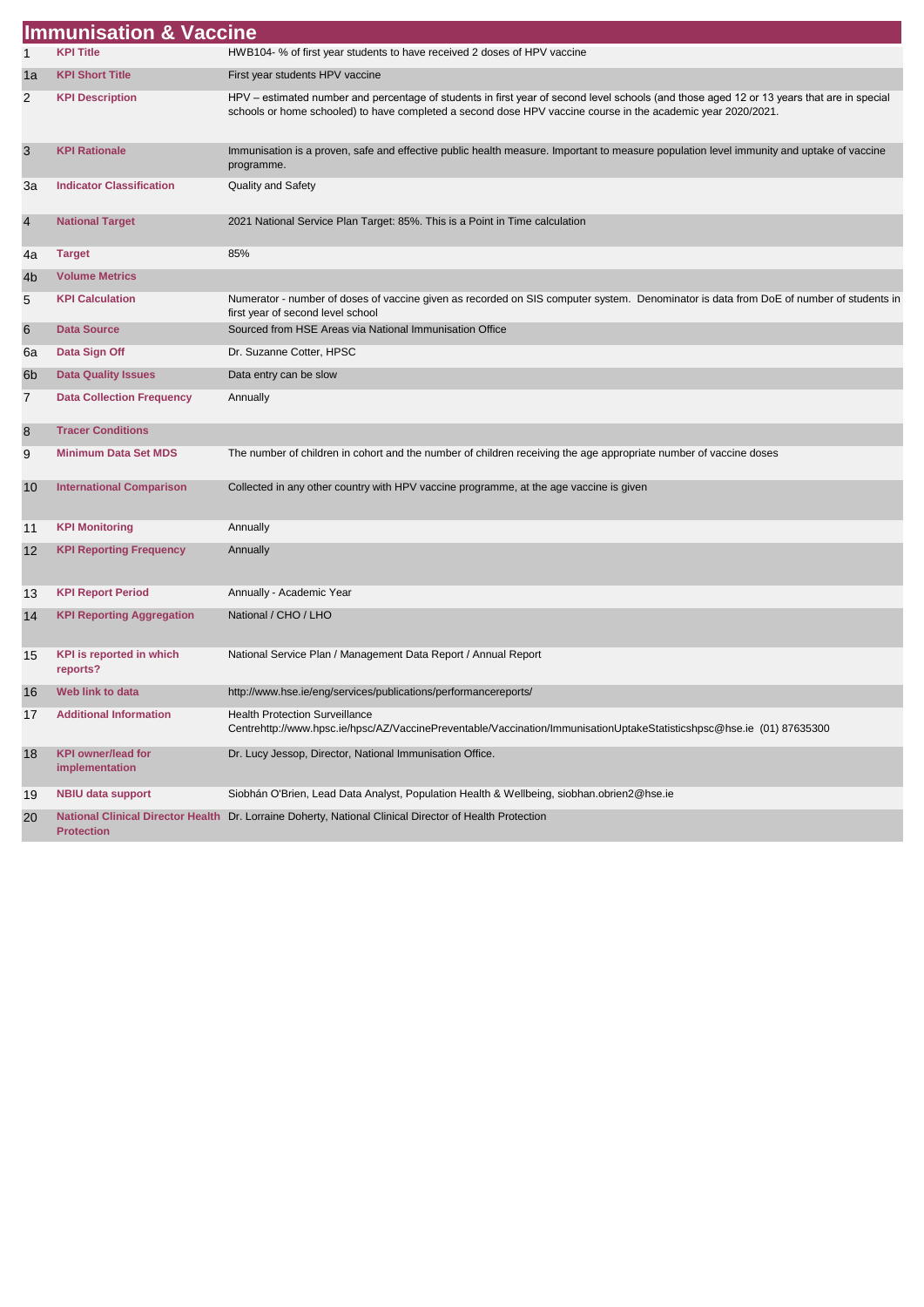|                | <b>Immunisation &amp; Vaccine</b>           |                                                                                                                                                                  |
|----------------|---------------------------------------------|------------------------------------------------------------------------------------------------------------------------------------------------------------------|
| 1              | <b>KPI Title</b>                            | HWB79-% of health care workers who have received seasonal influenza vaccine in the 2020-2021 influenza season (acute hospitals)                                  |
| 1a             | <b>KPI Short Title</b>                      | Health care workers in acute hospitals receiving seasonal flu vaccine                                                                                            |
| 2              | <b>KPI Description</b>                      | Total number and percentage of health care workers in acute hospitals who have received seasonal influenza vaccine in the 2020-2021<br>influenza season.         |
| 3              | <b>KPI Rationale</b>                        | Immunisation is a proven, safe and effective public health measure. Designed to monitor immunisation uptake rate against the target.                             |
| За             | <b>Indicator Classification</b>             | <b>Quality and Safety</b>                                                                                                                                        |
| 4              | <b>National Target</b>                      | 2021 NSP Target: 75%. This is a Point in Time calculation                                                                                                        |
| 4a             | <b>Target</b>                               | 75%                                                                                                                                                              |
| 4 <sub>b</sub> | <b>Volume Metrics</b>                       |                                                                                                                                                                  |
| 5              | <b>KPI Calculation</b>                      | No. of health care workers in acute hospitals who have received seasonal influenza vaccine x 100 = Total number of healthcare workers in<br>acute hospitals      |
| $6\phantom{1}$ | <b>Data Source</b>                          | Sourced from acute hospitals and reported on by the Health Protection Surveillance Centre (HPSC)                                                                 |
| 6a             | Data Sign Off                               | Dr. Suzanne Cotter, HPSC                                                                                                                                         |
| 6 <sub>b</sub> | <b>Data Quality Issues</b>                  |                                                                                                                                                                  |
| 7              | <b>Data Collection Frequency</b>            | Annually                                                                                                                                                         |
| 8              | <b>Tracer Conditions</b>                    |                                                                                                                                                                  |
| 9              | <b>Minimum Data Set MDS</b>                 | The number of health care workers in cohort and the number receiving the vaccine                                                                                 |
| 10             | <b>International Comparison</b>             | National Policy receommends an uptake rate of at least 40% to ensure that community and population immunity is achieved and to provide<br>individual protection. |
| 11             | <b>KPI Monitoring</b>                       | Annually                                                                                                                                                         |
| 12             | <b>KPI Reporting Frequency</b>              | Annually                                                                                                                                                         |
| 13             | <b>KPI Report Period</b>                    | Annual Influenza Season 2020-2021                                                                                                                                |
| 14             | <b>KPI Reporting Aggregation</b>            | National / CHO / LHO                                                                                                                                             |
| 15             | <b>KPI</b> is reported in which<br>reports? | National Service Plan / Management Data Report / Annual Report                                                                                                   |
| 16             | Web link to data                            | http://www.hse.ie/eng/services/publications/performancereports/                                                                                                  |
| 17             | <b>Additional Information</b>               | <b>Health Protection Surveillance</b><br>Centrehttp://www.hpsc.ie/hpsc/AZ/VaccinePreventable/Vaccination/ImmunisationUptakeStatisticshpsc@hse.ie (01) 87635300   |
| 18             | <b>KPI owner/lead for</b><br>implementation | Dr. Lucy Jessop, Director, National Immunisation Office.                                                                                                         |
| 19             | <b>NBIU data support</b>                    | Siobhán O'Brien, Lead Data Analyst, Population Health & Wellbeing, siobhan.obrien2@hse.ie                                                                        |
| 20             | <b>Protection</b>                           | National Clinical Director Health Dr. Lorraine Doherty, National Clinical Director of Health Protection                                                          |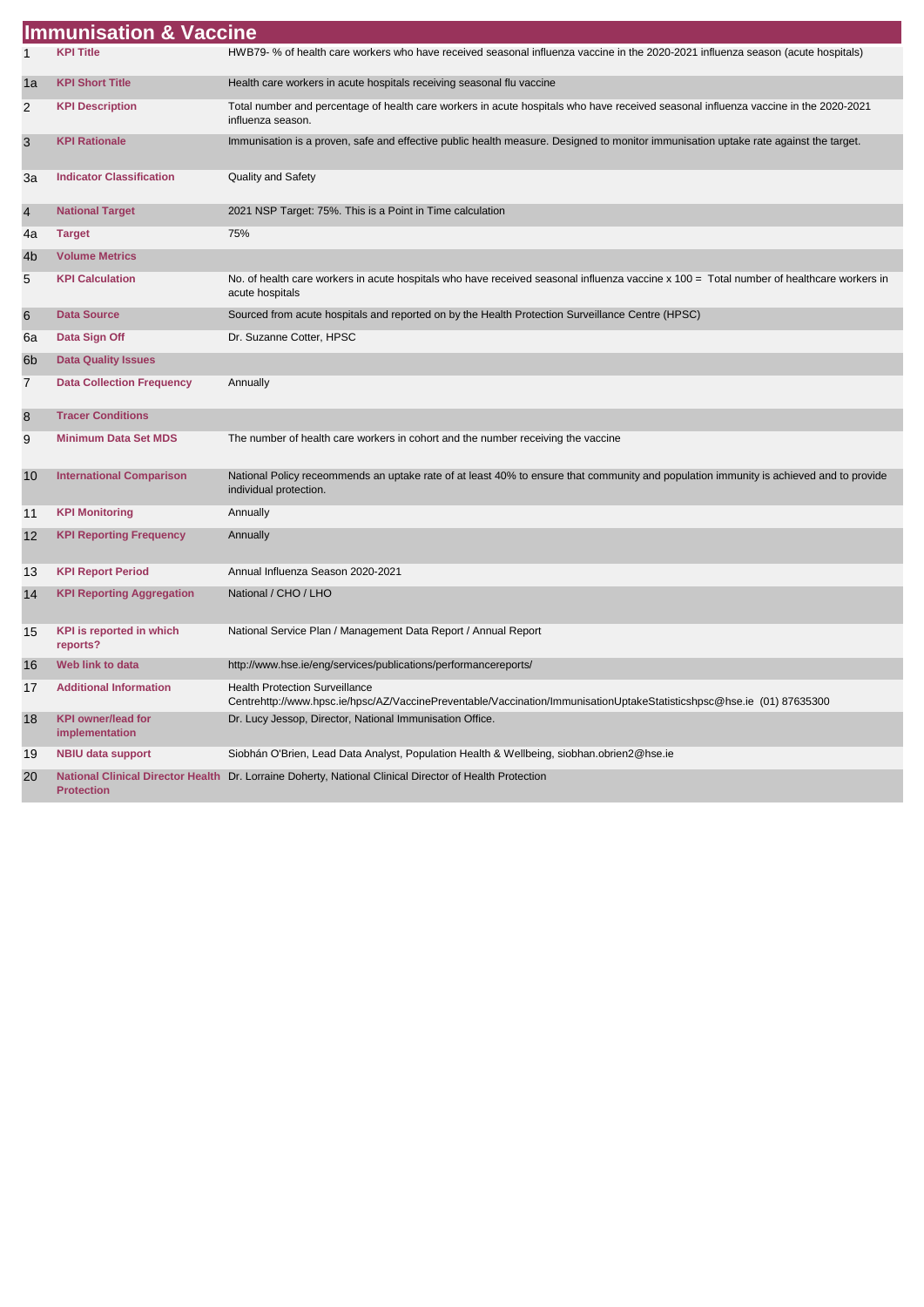|                | <b>Immunisation &amp; Vaccine</b>           |                                                                                                                                                                                        |
|----------------|---------------------------------------------|----------------------------------------------------------------------------------------------------------------------------------------------------------------------------------------|
| $\mathbf{1}$   | <b>KPI Title</b>                            | HWB13- % of health care workers who have received seasonal influenza vaccine in the 2020-2021 influenza season (Long term care<br>facilities in the community)                         |
| 1a             | <b>KPI Short Title</b>                      | LTC health care workers receiving seasonal flu vaccine                                                                                                                                 |
| 2              | <b>KPI Description</b>                      | Total number and percentage of health care workers in long term care facilities in the community who have received seasonal influenza<br>vaccine in the 2020-2021 influenza season.    |
| 3              | <b>KPI Rationale</b>                        | Immunisation is a proven, safe and effective public health measure. Designed to monitor immunisation uptake rate against the target.                                                   |
| За             | <b>Indicator Classification</b>             | <b>Quality and Safety</b>                                                                                                                                                              |
| 4              | <b>National Target</b>                      | 2021 NSP Target: 75%. This is a Point in Time calculation                                                                                                                              |
| 4a             | <b>Target</b>                               | 75%                                                                                                                                                                                    |
| 4b             | <b>Volume Metrics</b>                       |                                                                                                                                                                                        |
| 5              | <b>KPI Calculation</b>                      | No. of health care workers in acute hospitals who have received seasonal influenza vaccine / Total number of healthcare workers in long term<br>care facilities in the community x 100 |
| 6              | <b>Data Source</b>                          | Sourced from long term care facilities and reported on by the Health Protection Surveillance Centre (HPSC)                                                                             |
| 6a             | Data Sign Off                               | Dr. Suzanne Cotter, HPSC                                                                                                                                                               |
| 6 <sub>b</sub> | <b>Data Quality Issues</b>                  |                                                                                                                                                                                        |
| 7              | <b>Data Collection Frequency</b>            | Annually in September reporting cycle - 2020/2021 flu season                                                                                                                           |
| 8              | <b>Tracer Conditions</b>                    |                                                                                                                                                                                        |
| 9              | <b>Minimum Data Set MDS</b>                 | The number of health care workers in cohort and the number receiving the vaccine                                                                                                       |
| 10             | <b>International Comparison</b>             | National Policy receommends an uptake rate of at least 40% to ensure that community and population immunity is achieved and to provide<br>individual protection.                       |
| 11             | <b>KPI Monitoring</b>                       | Annually                                                                                                                                                                               |
| 12             | <b>KPI Reporting Frequency</b>              | Annually                                                                                                                                                                               |
| 13             | <b>KPI Report Period</b>                    | Annual Influenza Season 2020-2021                                                                                                                                                      |
| 14             | <b>KPI Reporting Aggregation</b>            | National / CHO / LHO                                                                                                                                                                   |
| 15             | <b>KPI</b> is reported in which<br>reports? | National Service Plan / Management Data Report                                                                                                                                         |
| 16             | Web link to data                            | http://www.hse.ie/eng/services/publications/performancereports/                                                                                                                        |
| 17             | <b>Additional Information</b>               | <b>Health Protection Surveillance</b><br>Centrehttp://www.hpsc.ie/hpsc/AZ/VaccinePreventable/Vaccination/ImmunisationUptakeStatisticshpsc@hse.ie (01) 87635300                         |
| 18             | <b>KPI</b> owner/lead for<br>implementation | Dr. Lucy Jessop, Director, National Immunisation Office.                                                                                                                               |
| 19             | <b>NBIU data support</b>                    | Siobhán O'Brien, Lead Data Analyst, Population Health & Wellbeing, siobhan.obrien2@hse.ie                                                                                              |
| 20             | <b>Protection</b>                           | National Clinical Director Health Dr. Lorraine Doherty, National Clinical Director of Health Protection                                                                                |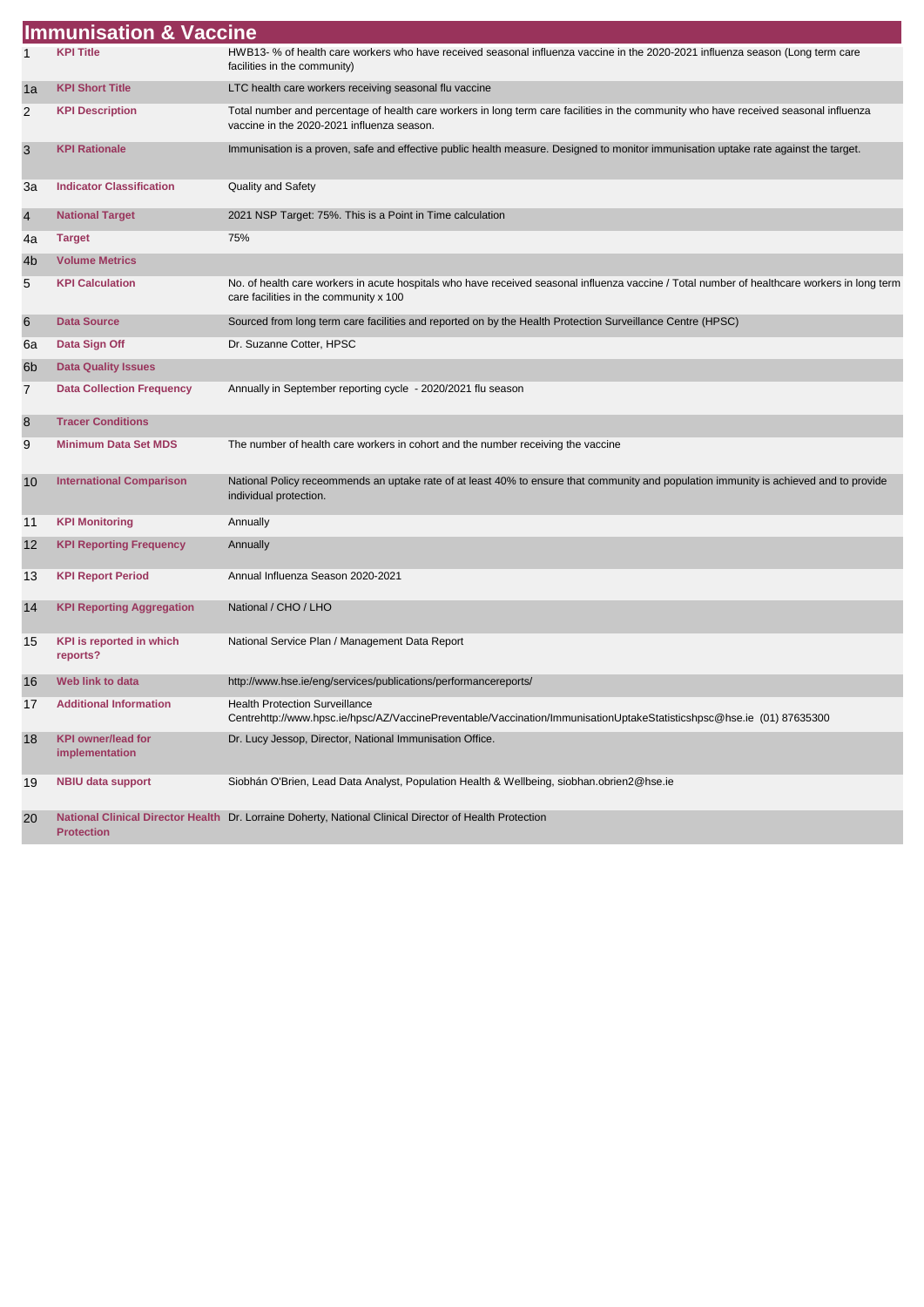|                           | <b>Immunisation &amp; Vaccine</b>           |                                                                                                                                                                                             |
|---------------------------|---------------------------------------------|---------------------------------------------------------------------------------------------------------------------------------------------------------------------------------------------|
| 1                         | <b>KPI Title</b>                            | HWB104-% of uptake in influenza vaccine for those aged 65 and older                                                                                                                         |
| 1a                        | <b>KPI Short Title</b>                      | Uptake seasonal flu vaccine among people aged 65 plus                                                                                                                                       |
| 2                         | <b>KPI Description</b>                      | Total number and percentage of those aged 65 and older who have received seasonal influenza vaccine in the 2020-2021 influenza season.                                                      |
| $\ensuremath{\mathsf{3}}$ | <b>KPI Rationale</b>                        | Immunisation is a proven, safe and effective public health measure. Designed to monitor immunisation uptake rate against the target.                                                        |
| За                        | <b>Indicator Classification</b>             | <b>Quality and Safety</b>                                                                                                                                                                   |
| $\overline{4}$            | <b>National Target</b>                      | 2021 NSP Target: 75%. This is a Point in Time calculation                                                                                                                                   |
| 4a                        | <b>Target</b>                               | 75%                                                                                                                                                                                         |
| 4 <sub>b</sub>            | <b>Volume Metrics</b>                       |                                                                                                                                                                                             |
| 5                         | <b>KPI Calculation</b>                      | Numerator is number of doses of vaccine given as recorded on PCERS. Denominator is data from ONS population in Irleand aged 65+ years                                                       |
| $\,6$                     | <b>Data Source</b>                          | Sourced from PCRS and reported on by the Health Protection Surveillance Centre (HPSC)                                                                                                       |
| 6a                        | Data Sign Off                               | Dr. Suzanne Cotter, HPSC                                                                                                                                                                    |
| 6 <sub>b</sub>            | <b>Data Quality Issues</b>                  | First year PCERS can collect data on full population 65+. Assumes that all GPs submitted returns in a a timely manner in order to reflect<br>accurate measurement of vaccination uptake     |
| $\overline{7}$            | <b>Data Collection Frequency</b>            | Annually                                                                                                                                                                                    |
| 8                         | <b>Tracer Conditions</b>                    |                                                                                                                                                                                             |
| 9                         | <b>Minimum Data Set MDS</b>                 | The number of those in cohort and the number receiving the vaccine.                                                                                                                         |
| 10                        | <b>International Comparison</b>             | The World Health Organisation and National Policy recommend an uptake of at least 75% to ensure that community and population immunity<br>is achieved and to provide individual protection. |
| 11                        | <b>KPI Monitoring</b>                       | Annually                                                                                                                                                                                    |
| 12                        | <b>KPI Reporting Frequency</b>              | Annually                                                                                                                                                                                    |
| 13                        | <b>KPI Report Period</b>                    | Annual Influenza Season 2020-2021                                                                                                                                                           |
| 14                        | <b>KPI Reporting Aggregation</b>            | National / CHO / LHO                                                                                                                                                                        |
| 15                        | KPI is reported in which<br>reports?        | National Service Plan / Management Data Report / Annual Report                                                                                                                              |
| 16                        | Web link to data                            | http://www.hse.ie/eng/services/publications/performancereports/                                                                                                                             |
| 17                        | <b>Additional Information</b>               | <b>Health Protection Surveillance</b><br>Centrehttp://www.hpsc.ie/hpsc/AZ/VaccinePreventable/Vaccination/ImmunisationUptakeStatisticshpsc@hse.ie (01) 87635300                              |
| 18                        | <b>KPI</b> owner/lead for<br>implementation | Dr. Lucy Jessop, Director, National Immunisation Office.                                                                                                                                    |
| 19                        | <b>NBIU data support</b>                    | Siobhán O'Brien, Lead Data Analyst, Population Health & Wellbeing, siobhan.obrien2@hse.ie                                                                                                   |
| 20                        | <b>Protection</b>                           | National Clinical Director Health Dr. Lorraine Doherty, National Clinical Director of Health Protection                                                                                     |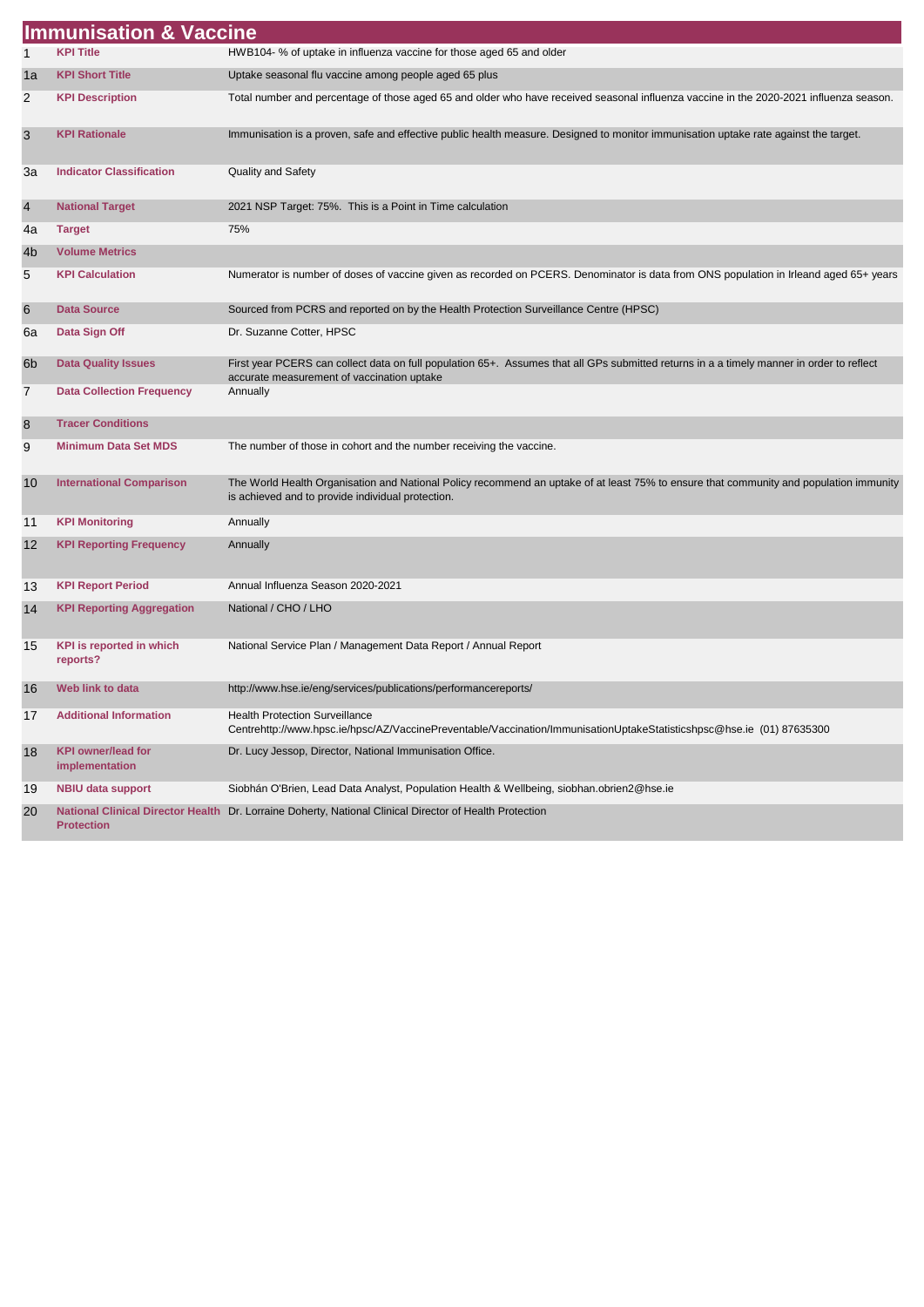|                 | <b>Immunisation &amp; Vaccine</b>           |                                                                                                                                                                |
|-----------------|---------------------------------------------|----------------------------------------------------------------------------------------------------------------------------------------------------------------|
| $\mathbf{1}$    | <b>KPI Title</b>                            | HWB107-% of uptake of Flu vaccine to those aged 2-12 years old                                                                                                 |
| 1a              | <b>KPI Short Title</b>                      | Uptake seasonal flu vaccine among those aged 2-12                                                                                                              |
| $\overline{2}$  | <b>KPI Description</b>                      | Measured uptake of influenza vaccine in all 2-12 year olds across Ireland each influenza season- Oct-March each year                                           |
| 3               | <b>KPI Rationale</b>                        | This is a new immunisation programme so is important to measure its uptake                                                                                     |
| 3a              | <b>Indicator Classification</b>             | Quality and Safety                                                                                                                                             |
| $\overline{4}$  | <b>National Target</b>                      | 2021 NSP Target: 60%. This is a Point in Time calculation                                                                                                      |
| 4a              | <b>Target</b>                               | 60%                                                                                                                                                            |
| 4 <sub>b</sub>  | <b>Volume Metrics</b>                       | N/A                                                                                                                                                            |
| 5               | <b>KPI Calculation</b>                      | Numerator- number of vaccines received by 2-12 year olds from PCERS claims data Denominator-CSO population data                                                |
| $6\phantom{1}6$ | <b>Data Source</b>                          | CSO for population data and PCERS for number of vaccines given                                                                                                 |
| 6a              | Data Sign Off                               | Dr. Suzanne Cotter, HPSC                                                                                                                                       |
| 6 <sub>b</sub>  | <b>Data Quality Issues</b>                  | Assumes that all GPs submitted returns in a a timely manner in order to reflect accurate measurement of vaccination uptake                                     |
| 7               | <b>Data Collection Frequency</b>            | Annually                                                                                                                                                       |
| 8               | <b>Tracer Conditions</b>                    |                                                                                                                                                                |
| 9               | <b>Minimum Data Set MDS</b>                 | The number of vaccines given.                                                                                                                                  |
| 10              | <b>International Comparison</b>             | UK data-50% for 2-4 year olds and up to 75% for primary school children                                                                                        |
| 11              | <b>KPI Monitoring</b>                       | Annual                                                                                                                                                         |
| 12              | <b>KPI Reporting Frequency</b>              | Annual                                                                                                                                                         |
| 13              | <b>KPI Report Period</b>                    | Annual Influenza Season 2020-2021                                                                                                                              |
| 14              | <b>KPI Reporting Aggregation</b>            | National                                                                                                                                                       |
| 15              | <b>KPI</b> is reported in which<br>reports? | National Service Plan / Management Data Report / Annual Report / HPSC flu vaccine report                                                                       |
| 16              | Web link to data                            | http://www.hse.ie/eng/services/publications/performancereports/                                                                                                |
| 17              | <b>Additional Information</b>               | <b>Health Protection Surveillance</b><br>Centrehttp://www.hpsc.ie/hpsc/AZ/VaccinePreventable/Vaccination/ImmunisationUptakeStatisticshpsc@hse.ie (01) 87635300 |
| 18              | <b>KPI owner/lead for</b><br>implementation | Dr. Lucy Jessop, Director, National Immunisation Office.                                                                                                       |
| 19              | <b>NBIU data support</b>                    | Siobhán O'Brien, Lead Data Analyst, Population Health & Wellbeing, siobhan.obrien2@hse.ie                                                                      |
| 20              | <b>Protection</b>                           | National Clinical Director Health Dr. Lorraine Doherty, National Clinical Director of Health Protection                                                        |